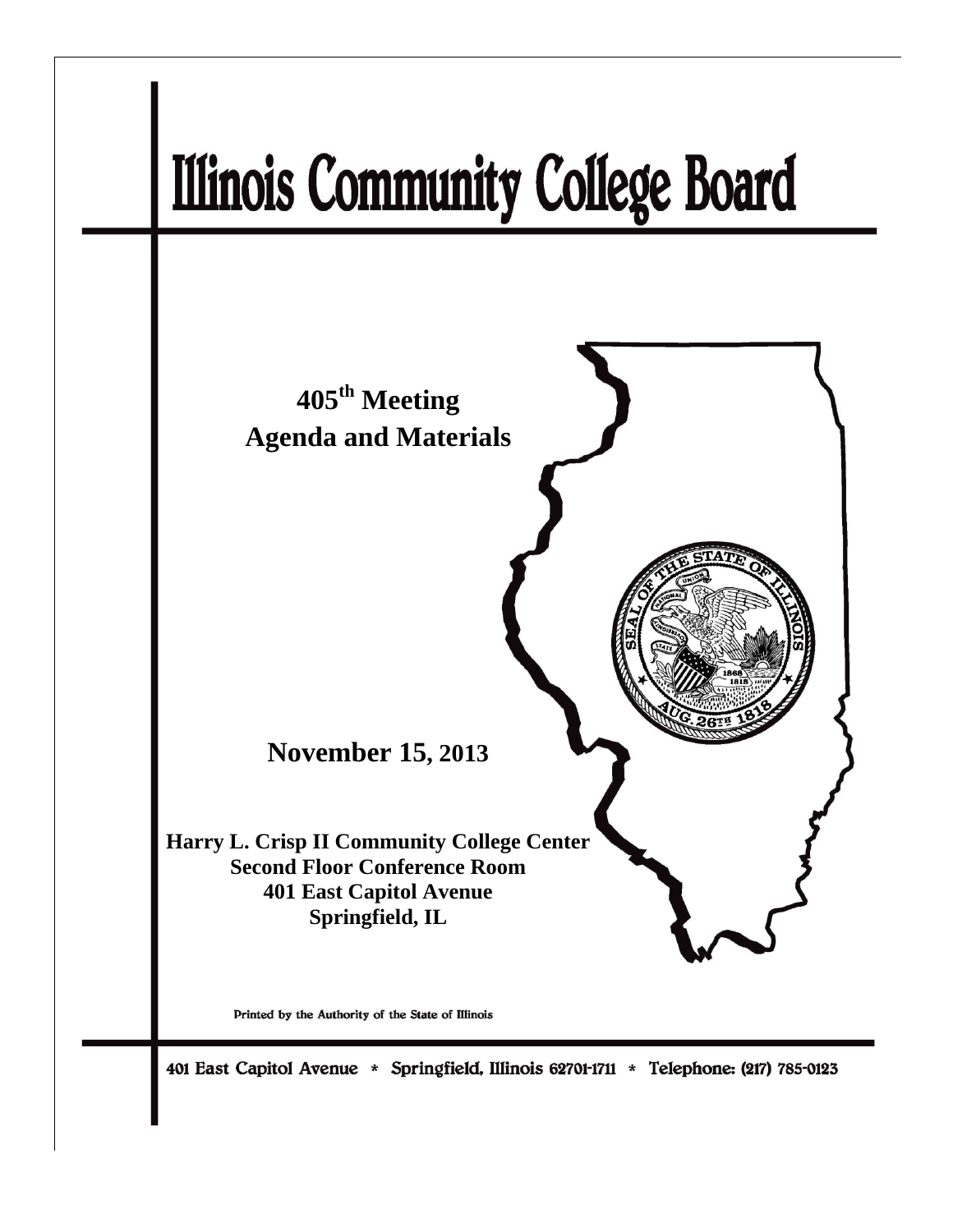# Agenda  $405<sup>th</sup> Meeting of the$ Illinois Community College Board

## Harry L. Crisp II Community College Center Second Floor Conference Room 401 East Capitol Avenue Springfield, IL

November 15, 2013

|     |                    | 9:00 a.m. - Board Meeting - Second Floor Conference Room                                                      | <b>Page</b>    |
|-----|--------------------|---------------------------------------------------------------------------------------------------------------|----------------|
| 1.  |                    | Roll Call and Declaration of Quorum                                                                           |                |
| 2.  |                    | Announcements and Remarks by Suzanne Morris, Board Vice-Chair                                                 |                |
| 3.  |                    | <b>Board Member Comments</b>                                                                                  |                |
| 4.  |                    | Acknowledgements                                                                                              |                |
|     | 4.1                | Kolten Postin, the Student Laureate of the Lincoln Academy of Illinois Award<br>Recipient                     |                |
| 5.  |                    | <b>Executive Director Report</b><br><b>Karen Hunter Anderson</b>                                              |                |
|     | 5.1                | Changes to the Administrative Rules                                                                           |                |
| 6.  |                    | <b>Advisory Organizations</b>                                                                                 |                |
|     | 6.1                | Illinois Council of Community College Presidents Christine Sobek                                              |                |
|     | 6.2                | Adult Education and Family Literacy Council Tawanna Nickens                                                   |                |
|     | 6.3                | Illinois Community College Trustees Association Mike Monaghan                                                 |                |
|     | 6.4                | Illinois Community College Faculty Association David Seiler                                                   |                |
|     | 6.5                | Student Advisory Council Rachel Pitchford                                                                     |                |
| 7.  |                    | <b>Committee Reports</b>                                                                                      |                |
|     | 7.1                | Academic Affairs and Institutional Support                                                                    | $\mathbf{1}$   |
|     | 7.2                | Adult Education and Workforce Development                                                                     | $\overline{c}$ |
|     | 7.3                | <b>External Affairs</b>                                                                                       | 3              |
|     | 7.4                | Fiscal, Personnel, Ethics and Conflict of Interest                                                            | $\overline{4}$ |
| 8.  | Eric Lichtenberger | The Community College Penalty and Bachelor's Degree Completion: Fact or Fiction? Report 5                     |                |
| 9.  |                    | New Units of Instruction (ACTION)<br><b>Karen Hunter Anderson</b>                                             | $6 - 10$       |
| 10. |                    | Illinois Community College Board Recognition of Illinois Community Colleges (ACTION)<br>Karen Hunter Anderson | $11 - 12$      |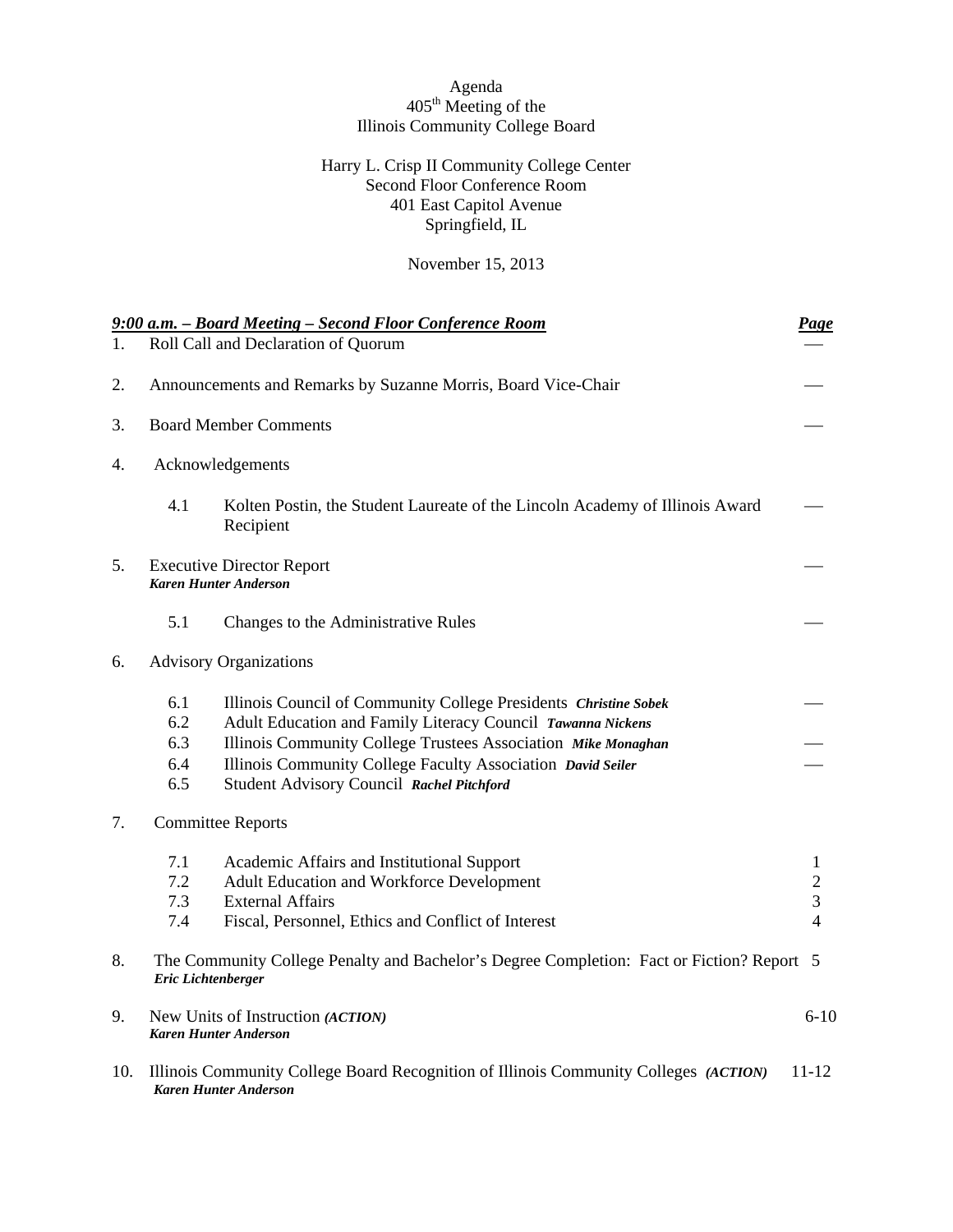# Agenda November 15, 2013

|     |                              | 9:00 a.m. - Board Meeting - Second Floor Conference Room                                                                                                                                | <b>Page</b>    |
|-----|------------------------------|-----------------------------------------------------------------------------------------------------------------------------------------------------------------------------------------|----------------|
| 11. |                              | Consent Agenda (ACTION)                                                                                                                                                                 |                |
|     | 11.1<br>11.2<br>11.3         | Minutes of the September 20, 2013 Board Meeting<br>Minutes of the September 20, 2013 Board Executive Session<br>Illinois Community College Board Advisory Committee Member Appointments | 13-28<br>29-31 |
| 12. | <b>Information Items</b>     |                                                                                                                                                                                         |                |
|     | 12.1<br>12.2<br>12.3<br>12.4 | Fiscal Year 2014 Financial Statements<br><b>Recognition Status/Update</b><br>Changes to the Administrative Rules<br>Intergovernmental Agreements and Memoranda of Understanding         | 32-34<br>35    |
| 13. | <b>Other Business</b>        |                                                                                                                                                                                         |                |
| 14. | <b>Public Comment</b>        |                                                                                                                                                                                         |                |
| 15. | <b>Executive Session</b>     |                                                                                                                                                                                         |                |
|     | 15.1                         | Employment/Appointment Matters                                                                                                                                                          |                |
|     |                              | 16. Executive Session (ACTION)                                                                                                                                                          |                |
|     | 16.1                         | <b>Employment/Appointment Matters</b>                                                                                                                                                   |                |
| 17. | Adjournment                  |                                                                                                                                                                                         |                |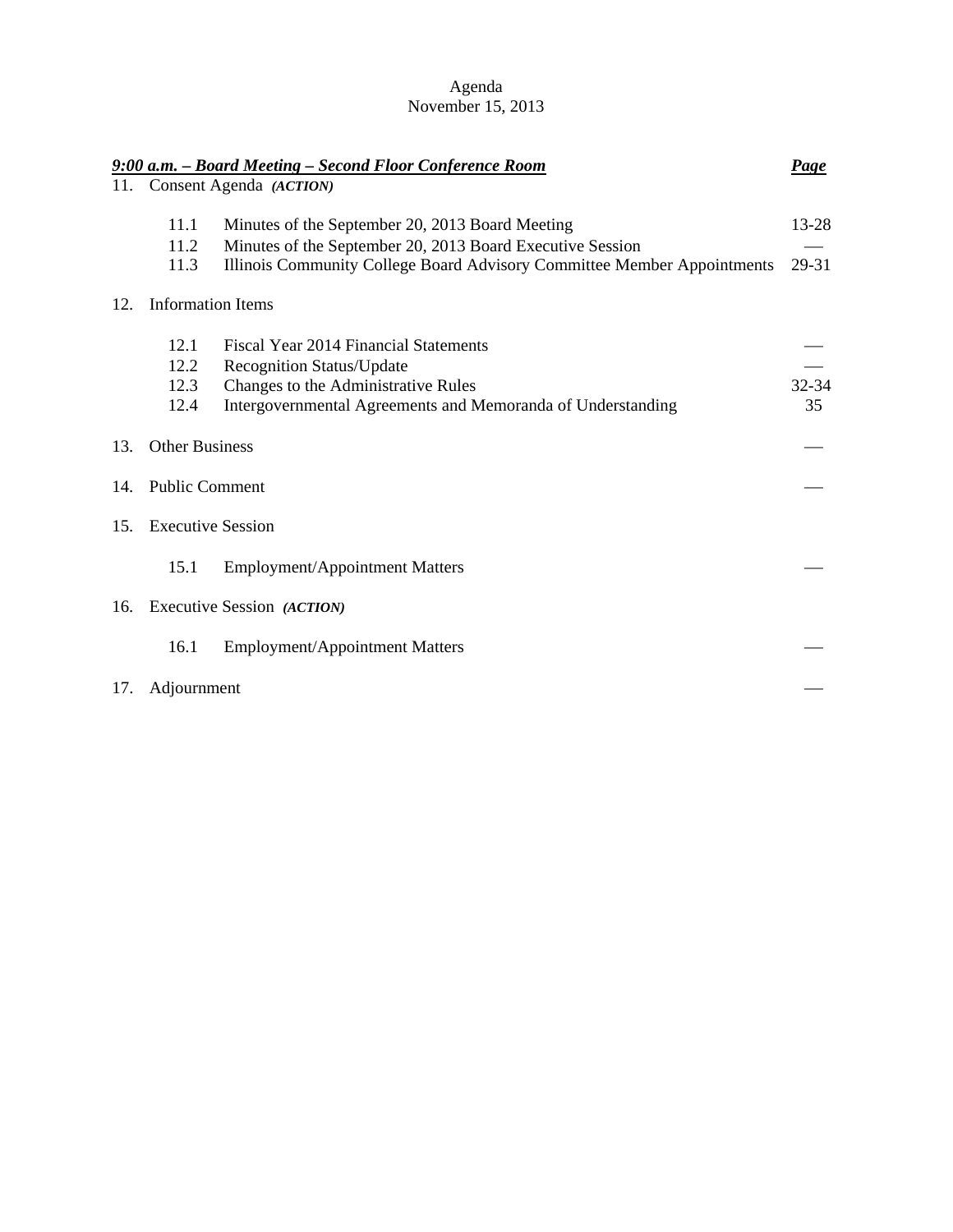Illinois Community College Board

# **CHANGES TO ADMINISTRATIVE RULES**

Executive Director, Dr. Karen Hunter Anderson, will explain what changes will be made to the Administrative Rules. For more information, please refer to information item #12.3 on the agenda.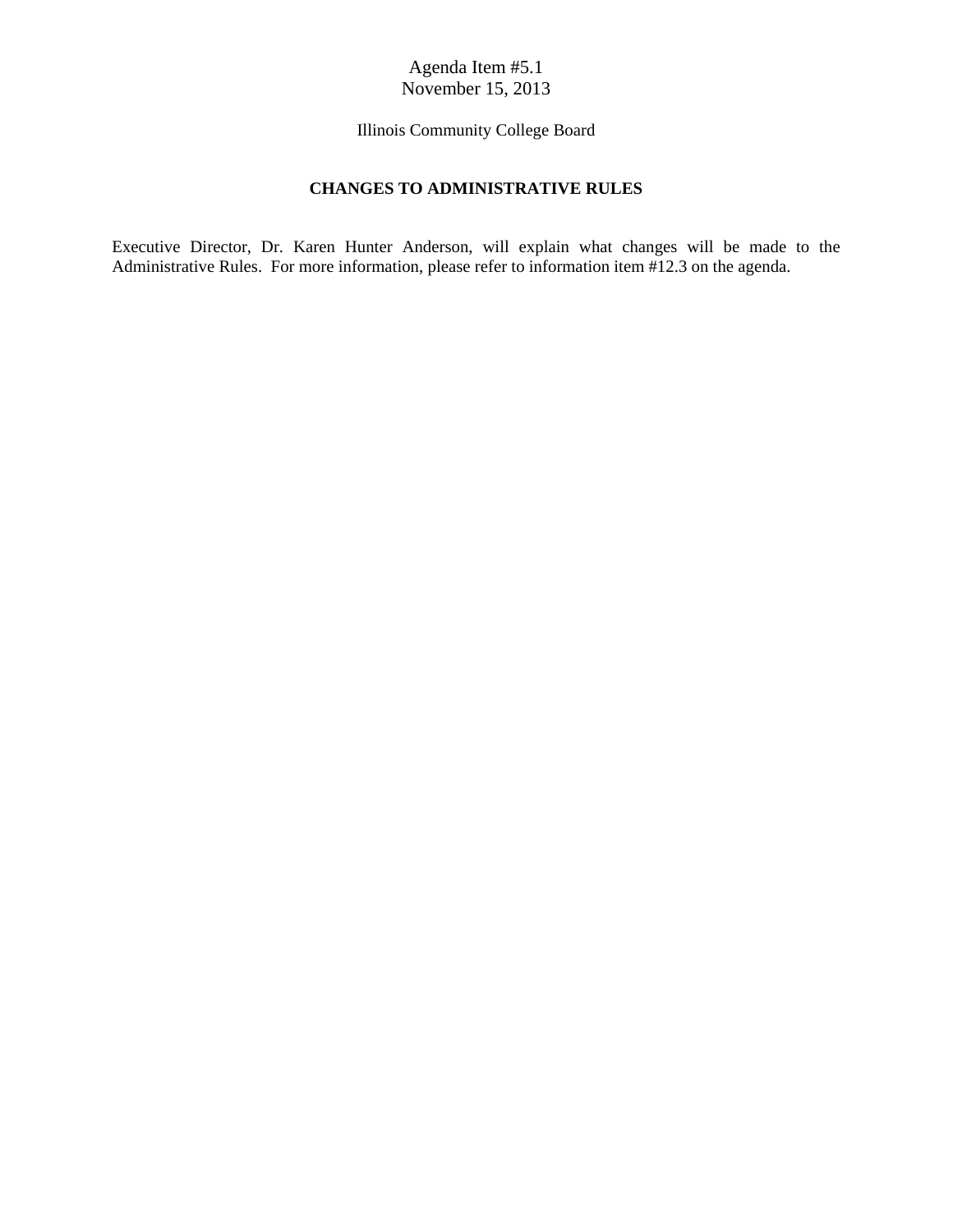# Illinois Community College Board

# **ACADEMIC AFFAIRS AND INSTITUTIONAL SUPPORT COMMITTEE**

An oral report will be given during the Board meeting on the discussions that took place at the committee meeting held on Thursday, November 14, 2013. The discussion items have been outlined below:

- Institutional Research and Policy Studies
	- Update on the ILDS Governance
	- Economic Impact Study
- > Academic Affairs
	- Dual Credit
- $\triangleright$  Instructional Technology
	- Update on SARA State Authorization Reciprocity Agreement
- $\triangleright$  Other Discussion and Recommendations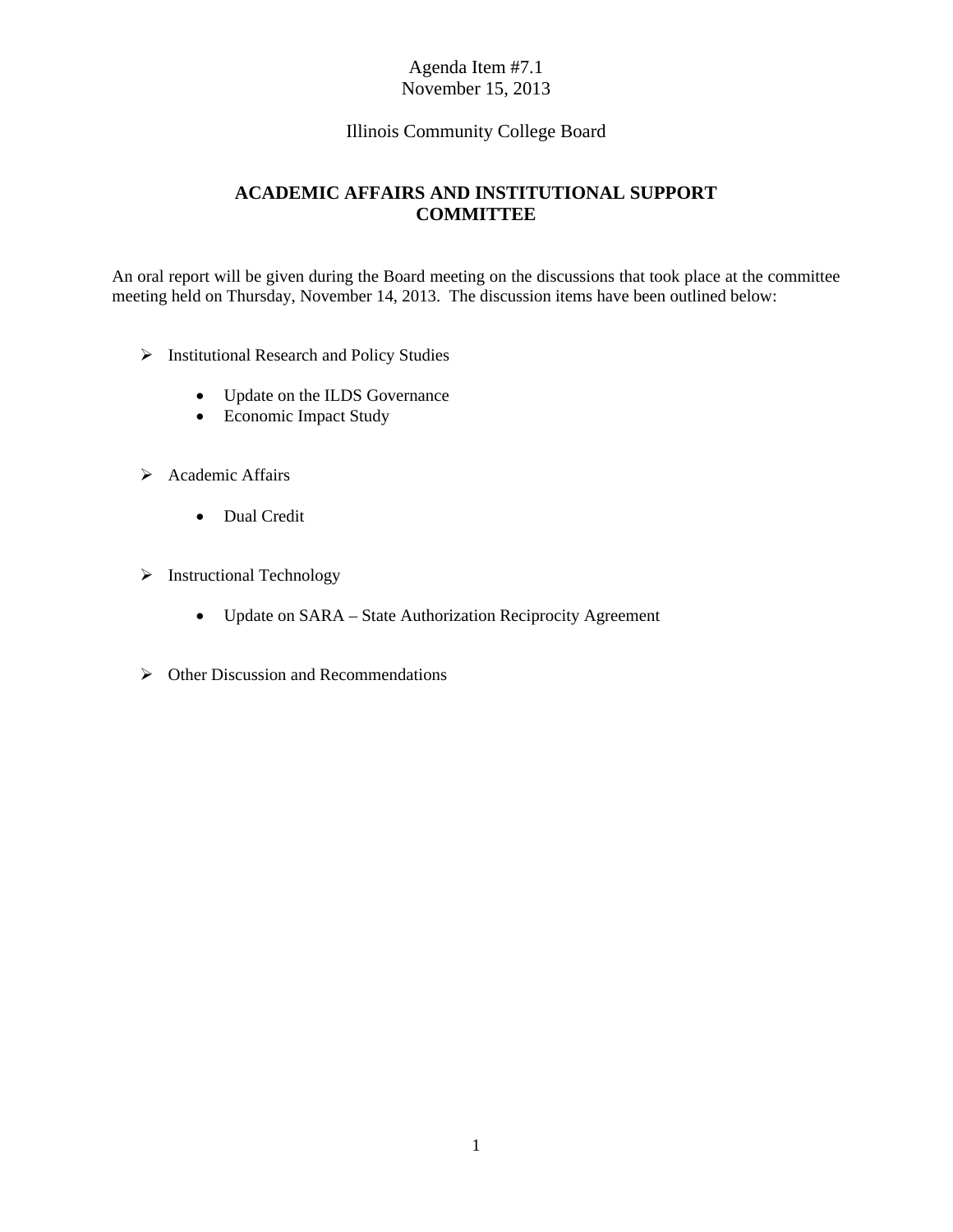# Illinois Community College Board

# **ADULT EDUCATION AND WORKFORCE DEVELOPMENT COMMITTEE**

An oral report will be given during the Board meeting on the discussions that took place at the committee meeting held on Thursday, November 14, 2013. The discussion items have been outlined below:

- GED Testing Updates
- Program for the International Assessment of Adult Competencies (PIAAC)
- $\triangleright$  Intergovernmental Agreement
	- Illinois Manufacturing Extension Center (IMEC)
- $\triangleright$  Other Discussion and Recommendations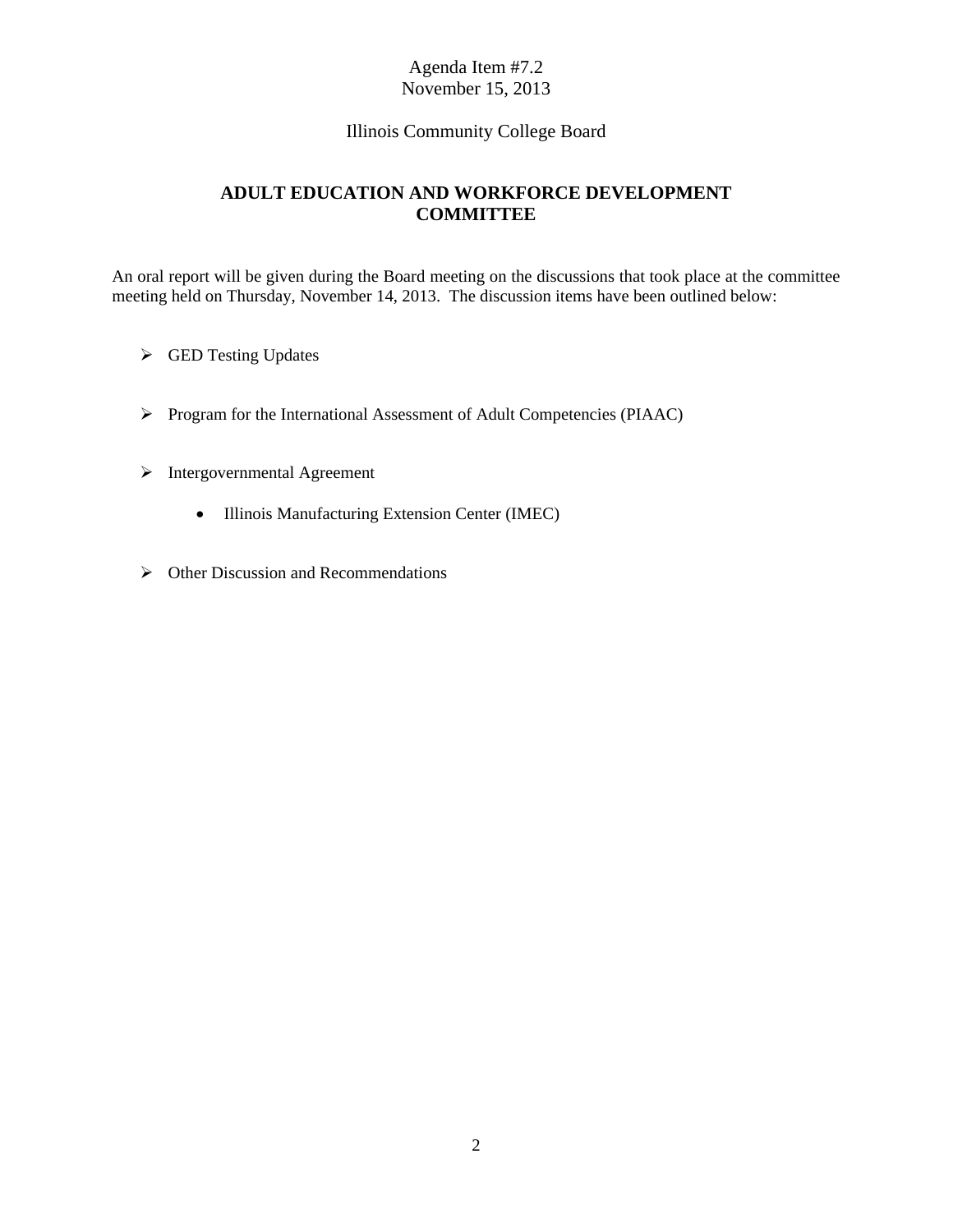# Illinois Community College Board

# **EXTERNAL AFFAIRS COMMITTEE**

An oral report will be given during the Board meeting on the discussions that took place at the committee meeting held on Thursday, November 14, 2013. The discussion items have been outlined below:

- $\triangleright$  Upcoming legislative initiatives
	- Statutory references to GED for new legislation
		- At least 47 statutory references to "GED", "General Educational Development", or both
	- Fee change (105 ILCS 5/10-22.20e), **recommended to not pursue this 2014 Spring session**
	- Change title in statute "President of the Illinois Community College Board" to "Executive Director of the Illinois Community College Board" (105 ILCS 5/3-15.12), (the ICCB title of President should also be changed to Executive Director in 20 ILCS 2325/15—the Comprehensive Healthcare Workforce Planning Act; and change two references to President/CEO to Executive Director in 110 ILCS 805/3-33.7)
	- Veto session
	- Other discussion
- $\triangleright$  Public Information
	- Discussion of roll-out of next Economic Impact Study
		- Community college public relations/marketing directors serving on 2013 EIS Advisory Committee: Nancy Chamberlain (Rock Valley College), Mike Fleming (Southwestern Illinois College), Cheryl Fliege (Illinois Central College), Travis Henson (Kaskaskia College), Mark Horstmeyer (Moraine Valley Community College)
	- Other Discussion
- $\triangleright$  Other Discussion and Recommendations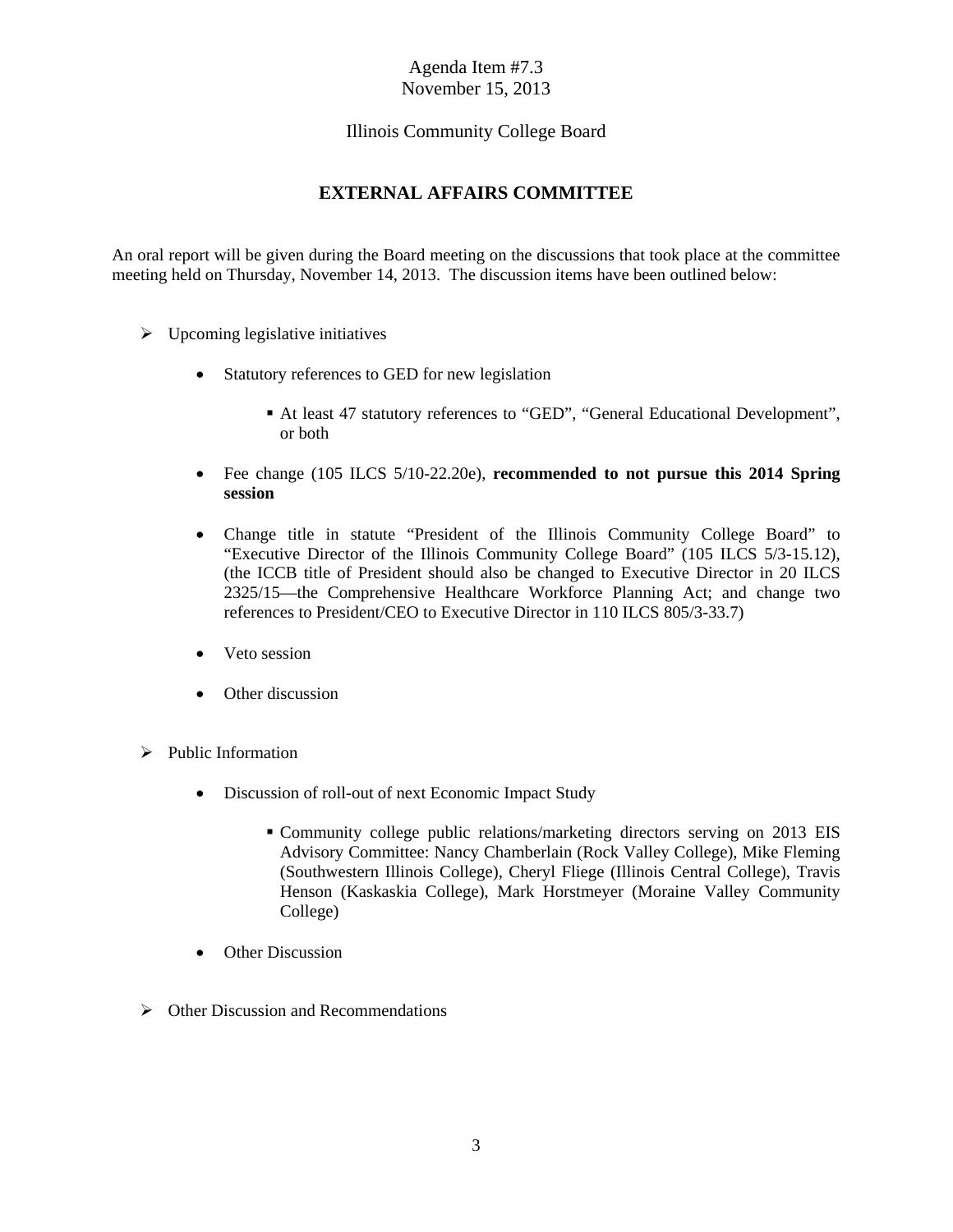Illinois Community College Board

# **FISCAL, PERSONNEL, ETHICS, AND CONFLICT OF INTEREST COMMITTEE**

An oral report will be given during the Board meeting on the discussions that took place at the committee meeting held on the morning of Friday, November 15, 2013. The discussion items have been outlined below:

- Financial Statements: Fiscal Year 2014
	- State General Funds
	- Special State Funds
	- Federal Funds
	- Bond Financed Funds
- $\triangleright$  Timeliness of state payments to the colleges and adult education providers
- Fiscal Year 2015 Budget Submission to the Governor's Office of Management and Budget
- $\triangleright$  Other discussion and recommendations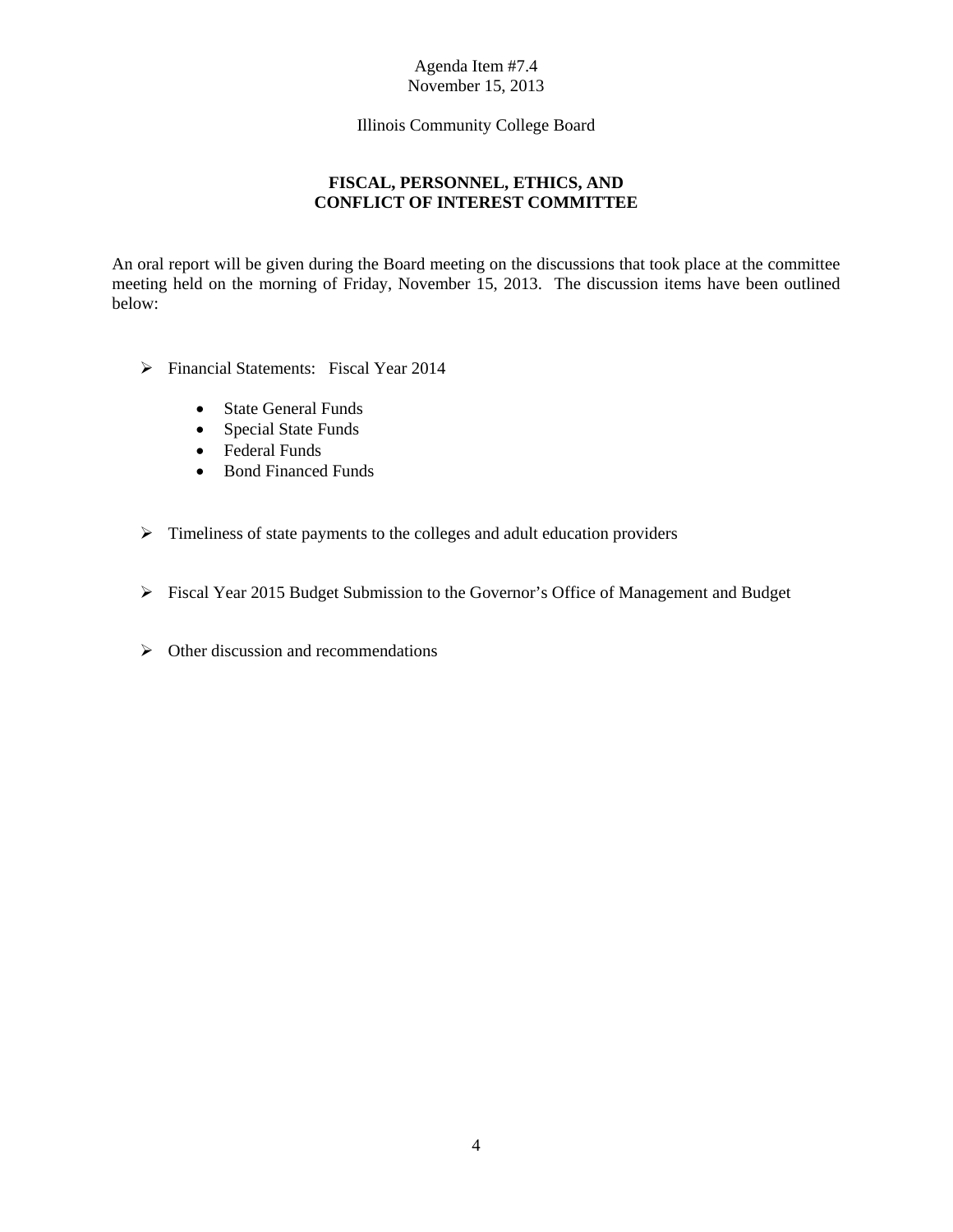#### Illinois Community College Board

## **THE COMMUNITY COLLEGE PENALTY AND BACHELOR'S DEGREE COMPLETION: FACT OR FICTION? REPORT**

The presentation will highlight the results of a recent research report from the Illinois Education Research Council (IERC) titled, *The Community College Penalty and Bachelor's Degree Completion: Fact or fiction?* The research compares a group of students who transferred to four-year colleges after completing two full-time years at a community college to a group of rising juniors who enrolled in a fouryear college directly after high school. The two groups were matched on observable pre-college demographic and environmental factors, as well as the institutional selectivity of their four-year colleges, to isolate the impact of taking the community college to a four-year transfer pathway. Differences in the rates of bachelor's degree completion between the two groups will be presented along with policy implications.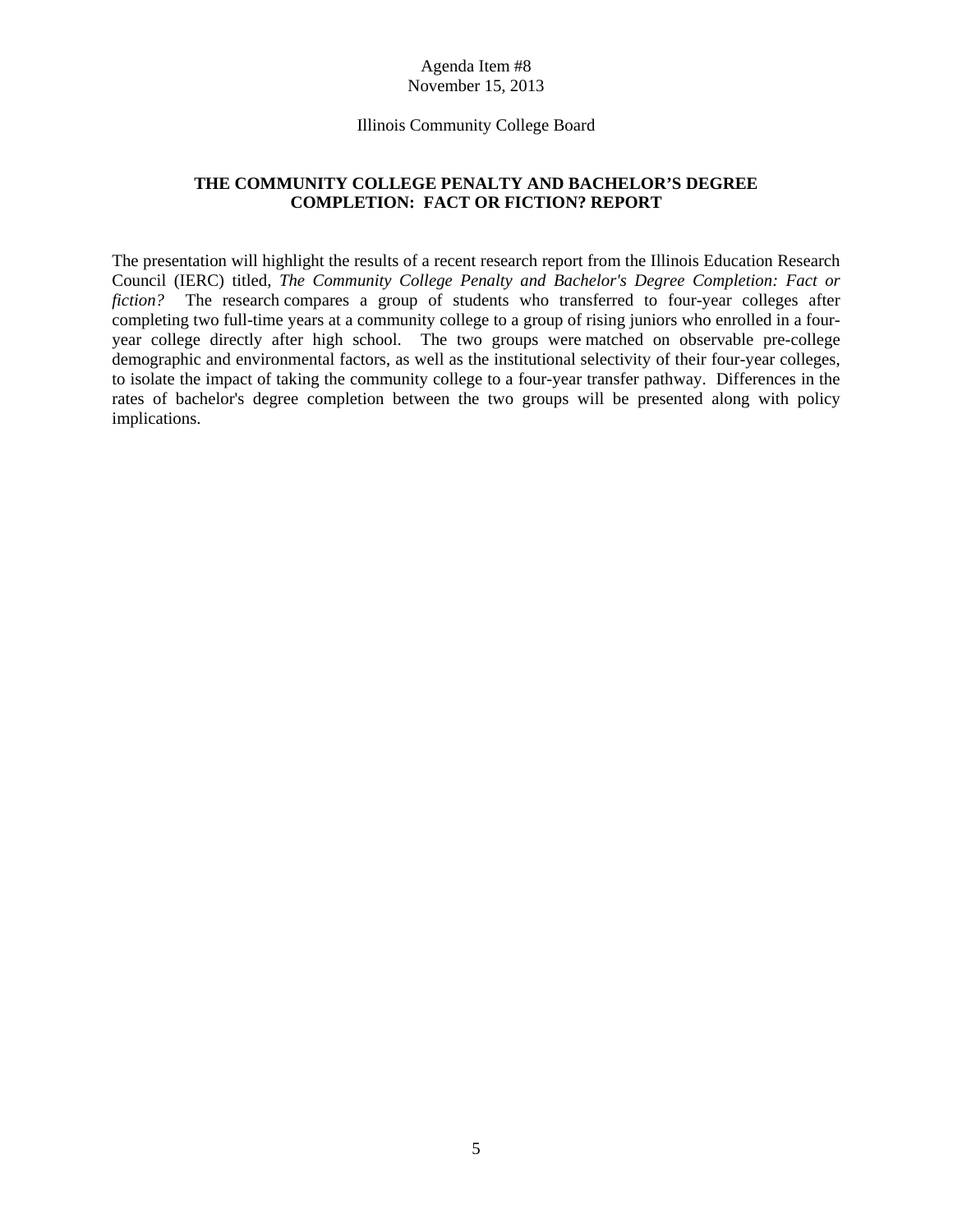## Illinois Community College Board

# **NEW UNITS OF INSTRUCTION**

The Illinois Community College Board is requested to approve new units of instruction for the following community colleges:

## **RECOMMENDED ACTION:**

It is recommended that the following motion be adopted:

The Illinois Community College Board hereby approves the following new units of instruction for the community colleges listed below:

## **PERMANENT PROGRAM APPROVAL**

Highland Community College

Hospitality Management Associate in Applied Science (A.A.S.) degree (64 credit hours)

## Joliet Junior College

 $\triangleright$  Welding Technology A.A.S. degree (68 credit hours)

John Wood Community College

- Industrial Maintenance Technology A.A.S. degree (64 credit hours)
- $\triangleright$  Industrial Maintenance Technician Certificate (34 credit hours)
- $\triangleright$  Industrial Maintenance Mechanics Certificate (49 credit hours)

South Suburban College

- Community Health Worker A.A.S. degree (70 credit hours)
- Community Health Worker Certificate (39 credit hours)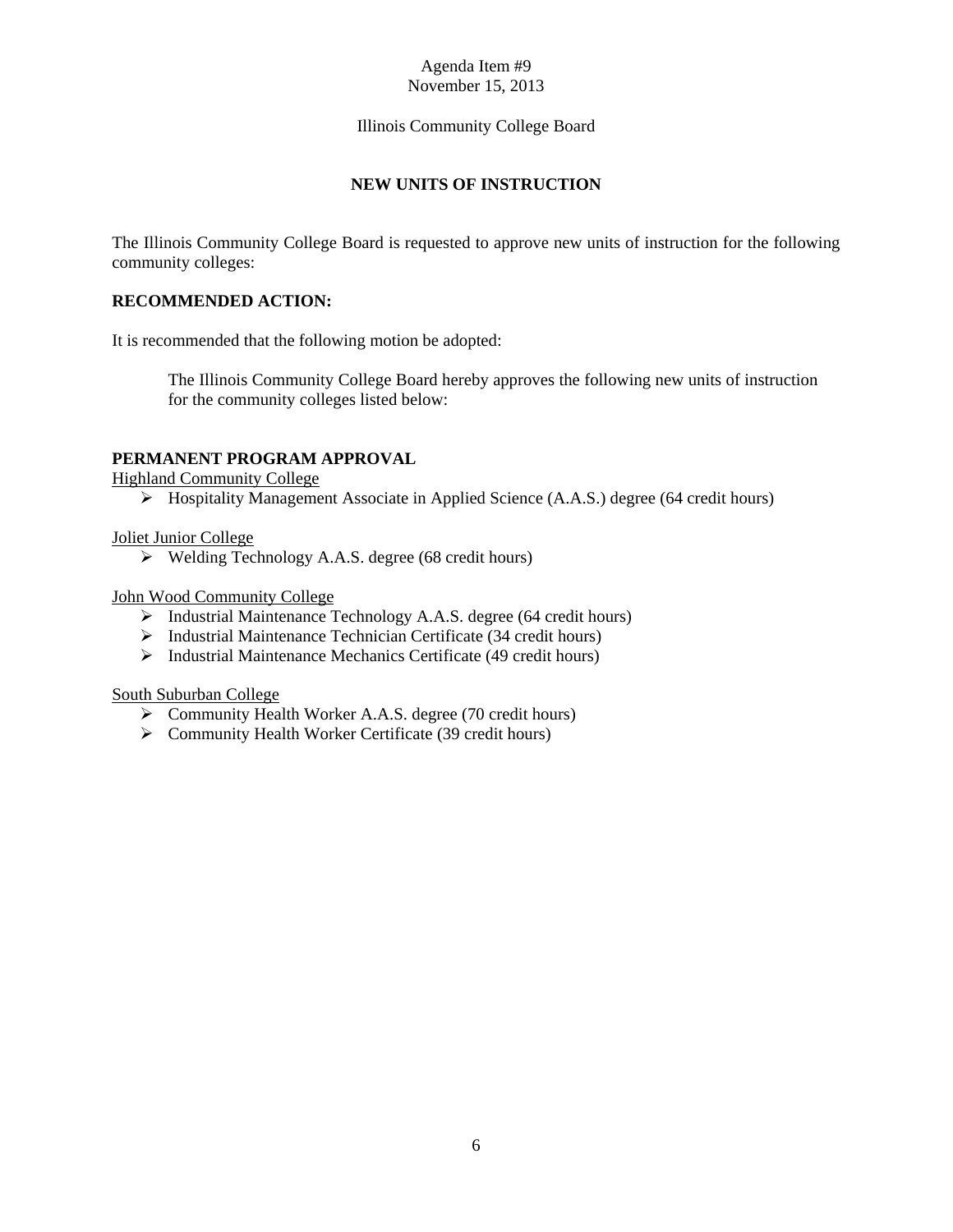#### **BACKGROUND**

**Highland Community College** is seeking approval to offer a 64 credit hour Associate in Applied Science (A.A.S.) degree in "Hospitality Management". This program will prepare individuals for entry-level employment or for advancement opportunities within the hotel management and operations. The curriculum was developed in partnership with Swift Hospitality Group, a district business with 15 hotel properties across the region. The program will prepare individuals for three "Certified Hotel Administrator (CHA)" credentials, optional but renowned certifications of the American Hotel and Lodging Educational Institute. Those certifications include Supervision and Human Resources, Sales and Marketing, and Front Desk Management. The curriculum consists of 16 credit hours of required general education coursework, and 48 credit hours of required career and technical education coursework. The career and technical component of the curriculum includes instruction in introduction to hospitality, front desk management, service management techniques, food sanitation, alcohol service, food and beverage management, tourism management, housekeeping management/room division, supervision and human resources, law for hospitality, hospitality cost control, sales and marketing, professional meeting and event planning, and a required workplace learning experience in hotel/hospitality operations and management. The program will also prepare students for earning their Food Service Sanitation certification through the Illinois Department of Public Health (IDPH). Assessment of student learning objectives will be achieved through observation and evaluation of the student's performance by program staff and the workplace supervisor during the work-based learning component of the curriculum.

Labor market information provided by the college supports the interest in and the need for a two-year degree program in this field of study. According to the Illinois Department of Employment Security (IDES), employment of "lodging managers" is expected to increase by 10.1% statewide through 2020. The college anticipates an enrollment of 10 full-time and five part-time students per year during the first three years. All facilities are in place to adequately support the program, while some new equipment and resource materials are expected to be purchased during the first three years. One new full-time and four existing part-time faculty will be necessary the first year to implement the program. Qualified faculty will hold a Bachelor's degree in Hospitality or Hotel Management; have five years occupational experience and two years teaching experience. Costs to implement the program will be approximately \$73,700 the first year, \$75,800 the second year, and \$77,963 the third year. Program development is being partially supported by the college's partnership with Swift Hospitality Group. Subsequent implementation and program maintenance will be supported through student tuition and fees.

**Joliet Junior College** is seeking approval to offer a 68 credit hour Associate in Applied Science (A.A.S.) degree in "Welding Technology". The program will prepare individuals for entry-level employment as well as advancement opportunities within the field of industrial welding. The proposed degree will provide students and graduates of the college's existing Welding and Metal Fabrication Certificate an educational ladder opportunity. The curriculum was designed according to standards of the American Welding Society (AWS) and will prepare individuals for a variety of certification credentials along their course of study. The curriculum includes 15 credit hours of required general education, 38 credit hours of required career and technical education coursework, and 15 credit hours of related technical electives. The career and technical component consists of coursework in welding processes, gas metal arc welding (GMAW), shielded metal arc welding (SMAW-flat and horizontal, vertical and overhead), gas tungsten arc welding (GTAW), flux-cored arc welding (FMAW) pipe welding, engineering graphics, precision machine tool technology, blue print reading, and physical metallurgy. The curriculum will prepare students for AWS certifications in GMAW, FMAW, GTAW, and SMAW positions. Assessment of student learning will be achieved through an evaluation of the student's performance in AWS certification practice tests.

Labor market information provided by the college supports the interest in and the need for a two-year program in this field of study.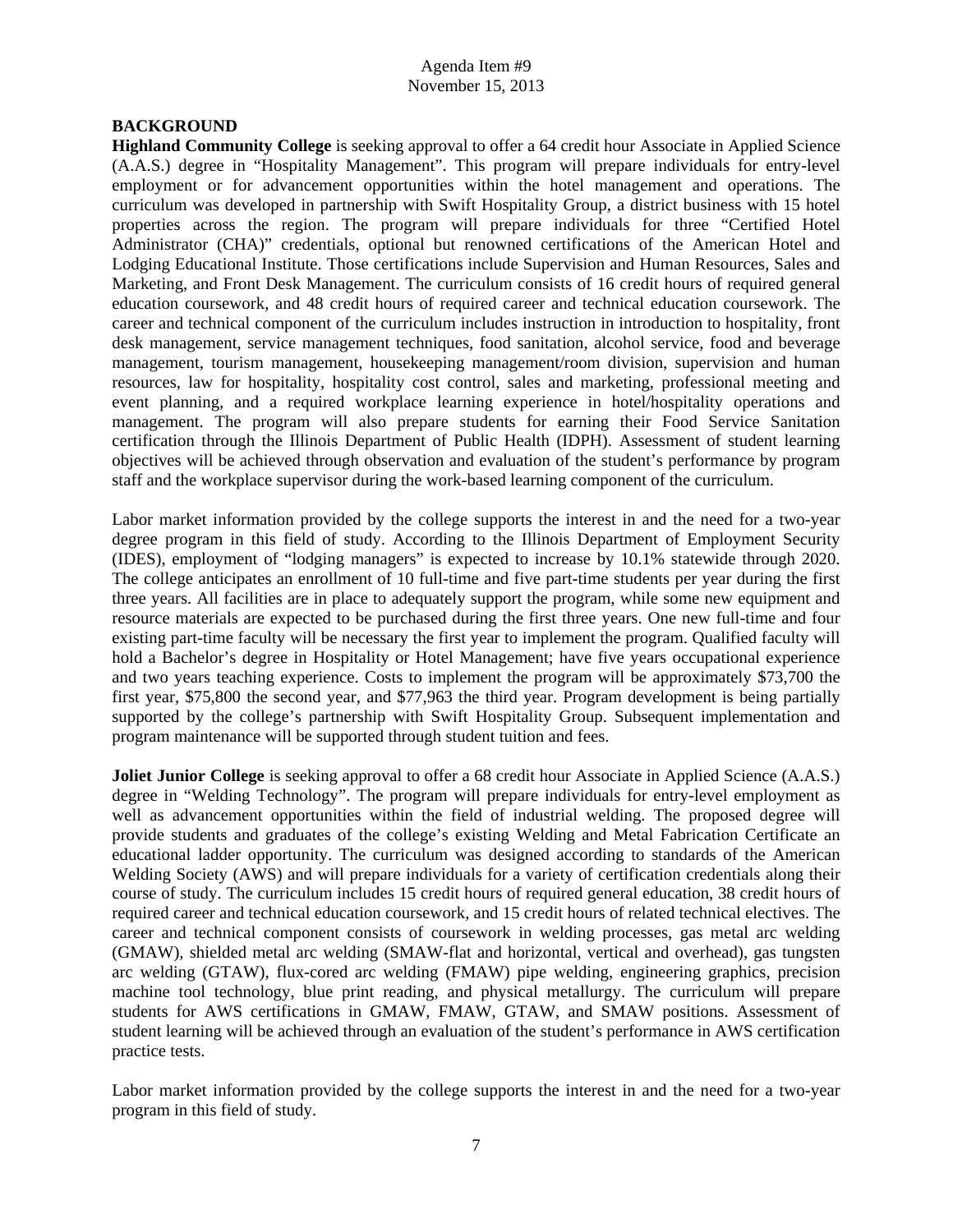According to the Illinois Department of Employment Security (IDES), employment of "welders" is expected to increase statewide by 6.1 percent through 2020. Locally, the college indicates a strong interest by district employers across manufacturing segments for skilled and educated welding technicians. The college anticipates 75 full- and part-time students during the first year, increasing to 80 full- and part-time students by the third year. Estimates were based on existing program and course enrollments. One existing full-time and six existing part-time faculty will be required during the first year. Qualified faculty hold a Master's degree in Technology Education, an Associate's degree in Welding, and AWS Certified Welding Inspector credentials, 15+ years of related occupational experience, and five years teaching experience. Facilities are in place to adequately support the program, however, there are expenses planned for becoming an AWS Accredited Testing Facility during the Fall of 2014. Supplies, new equipment, some equipment upgrades and hiring a program coordinator are budgeted to meet accreditation requirements as well. Costs to implement the program will be approximately \$112,260 the first year, \$112,816 the second year, and \$119,460 the third year. The program will be supported fiscally through student tuition and fees.

**John Wood Community College** is seeking approval to offer a 64 credit hour Associate in Applied Science (A.A.S.) degree and a related 34 credit hour Certificate program in "Industrial Maintenance Technology". The degree program will prepare individuals for employment as installation, service and repair technicians of modern industrial electronics, equipment and systems. The degree will also prepare individuals for leadership roles and management positions within manufacturing organizations. The certificate program will prepare individuals for entry-level employment as support technicians for industrial facilities working alongside industrial maintenance mechanics and related workers. The curricula were developed according to Manufacturing Skill Standards Council guidelines for MSSC credentialing, and, will prepare graduates for earning the Certified Production Technician (MSSC-CPT) credential. The degree curriculum consists of 16 credit hours of required general education coursework and 48 credit hours of career and technical education coursework. The career and technical component includes instruction in introduction to manufacturing safety, manufacturing process and production, manufacturing maintenance, industrial maintenance fundamentals, quality/continuous improvement, industrial robots, industrial welding, electric motors and control, electrical applications, industrial electricity, National Electrical Code, programmable control, blueprint reading for electricians, and special topics in electrical technology/instrumentation. The Certificate curriculum includes four (4) credit hours of general education coursework and 30 credit hours of career and technical education coursework also included in the degree curriculum.

**John Wood Community College** is also seeking approval to offer a 49 credit Certificate program in "Industrial Maintenance Mechanics". This program will prepare individuals for entry-level employment as "industrial maintenance mechanics" capable of service and repair of a variety of equipment and machinery used in manufacturing processes. The curriculum was also based on MSSC guidelines. This program includes seven (7) credit hours of general education coursework and 33 credit hours of career and technical education coursework also included in the degree curriculum, and nine (9) additional credit hours of coursework specifically related to mechanics technology. Assessment of student learning for all proposed programs will be achieved through evaluation of the student's performance on a practice comprehensive MSSC credentialing assessment.

Labor market information provided by the college supports the interest in and the need for a two-year degree program and shorter certificate programs in this field of study. According to the Illinois Department of Employment Security (IDES), employment of "industrial machinery mechanics" is expected to increase by 15.5 percent statewide through 2020. JWCC is one of 21 Illinois Community Colleges that have come together to form the Illinois Network for Advanced Manufacturing (INAM), a consortium which has identified the need for more and better skilled workers in local manufacturing.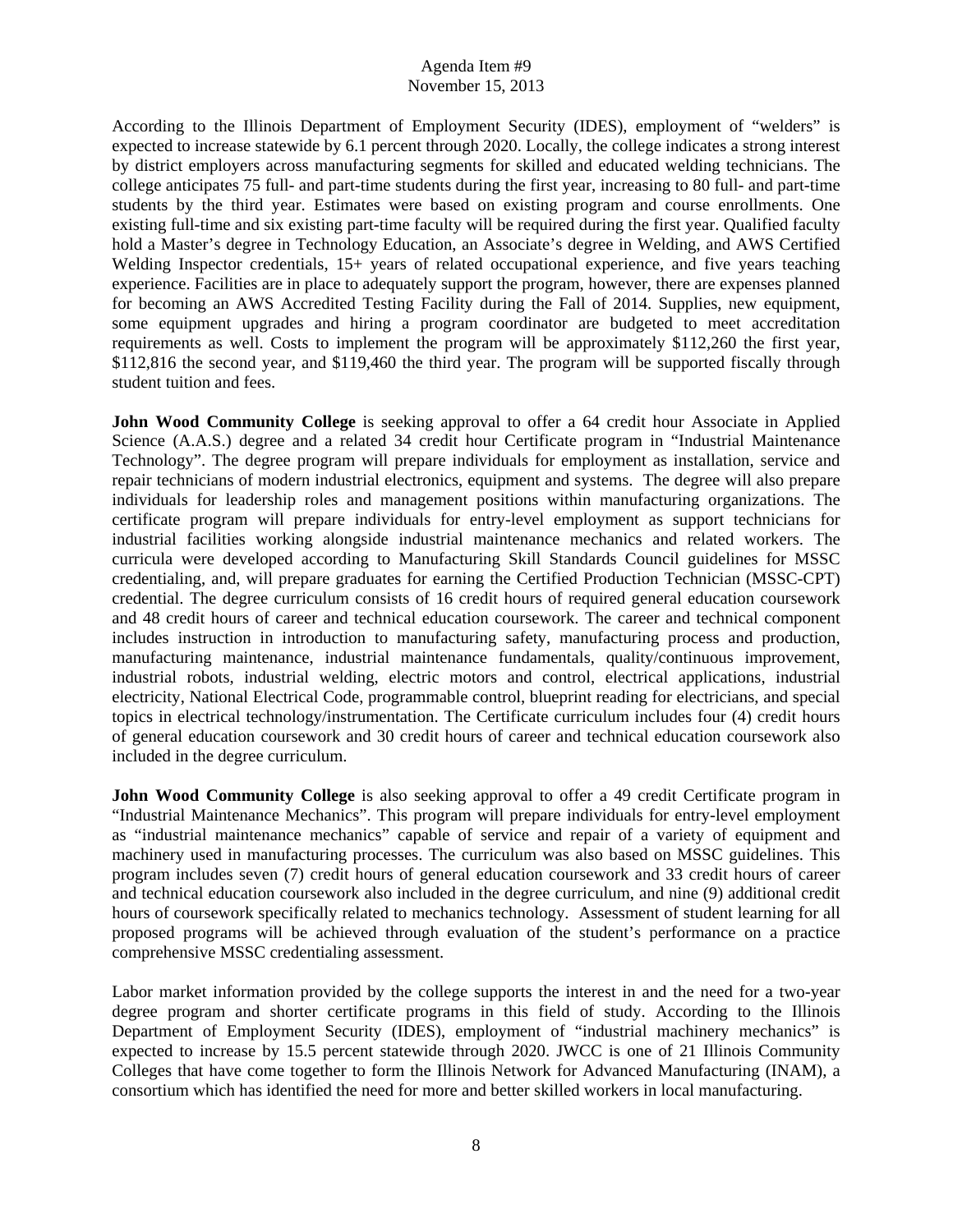The INAM consortium is a result of coordinated efforts among those colleges awarded a Department of Labor Trade Adjustment Assistance Community College and Career Training (TAACCCT) grant to support development of programs in this field. The college anticipates a combined enrollment of 20 fulltime and nine (9) part-time students per year during the first three years of operation. The programs will require two existing full-time, one new part-time and two existing part-time faculty the first year. Qualified faculty hold a minimum of a Bachelor's degree in Industrial Technology or a related Manufacturing program, two years related occupational experience, and one year teaching experience. Facilities are in place to adequately support the program. Costs to implement the programs will be approximately \$19,625 year one, \$20,325 year two, and \$20,951 year three. The programs will be supported fiscally through student tuition and fees.

**South Suburban College** is seeking approval to offer a 70 credit hour Associate in Applied Science (A.A.S.) degree and a related 39 credit hour Certificate program entitled "Community Health Worker". These programs will prepare individuals for entry-level and advancement opportunities within the social services industry, more specifically dealing with community health services. The certificate will prepare graduates for entry-level employment in outreach, education, referral and advocacy for populations and clientele who are at highest risk for poor health outcomes. The degree builds upon this foundation to prepare graduates for not only providing liaison services between community health agencies and professional staff of hospitals and related health care services that serve these populations, but also for leadership and management positions in the field. The degree will also serve as an educational ladder towards earning a Bachelor's degree and beyond for those students interested in pursuing further education. The degree curriculum consists of 19 credit hours of required general education coursework and 51 credit hours of career and technical education coursework. The career and technical component includes instruction in fundamentals of medical terminology, introductory community health, accessing community resources, mental health and substance abuse, community health development, nutrition and disease, environmental and occupational diseases, community health research, community health worker leadership, case management fundamentals, Spanish for health care, a required field work experience in community health and related technical electives. The certificate includes a subset of the career and technical education courses that focus on preparation for outreach, education and referral. Assessment of student learning will take place through evaluation of the student's performance by program faculty during the cumulative field work experience, as well as through portfolio development. The curricula were developed according to the *Standards of Practice Manual for Community Health Workers and Community Health Occupations*, a publication of the Community Health Works project of San Francisco State University and City College of San Francisco.

Labor market information provided by the college supports the interest in and the need for formalized training programs in this field of study. According to the Illinois Department of Employment Security (IDES), employment of all "community and social services workers" will increase by 12.2 percent statewide through 2020. The college anticipates a combined enrollment of 30 full- and part-time students the first year, increasing to 40 full- and part-time students by the third year. The programs will require two existing part-time faculty the first year. Qualified faculty hold at least a Bachelor's degree in Public Health Sociology, one year related occupational experience, and one year teaching experience. All facilities and equipment are currently in place to adequately support the proposed programs. No new costs are anticipated for implementation and the programs will otherwise be supported fiscally through student tuition and fees.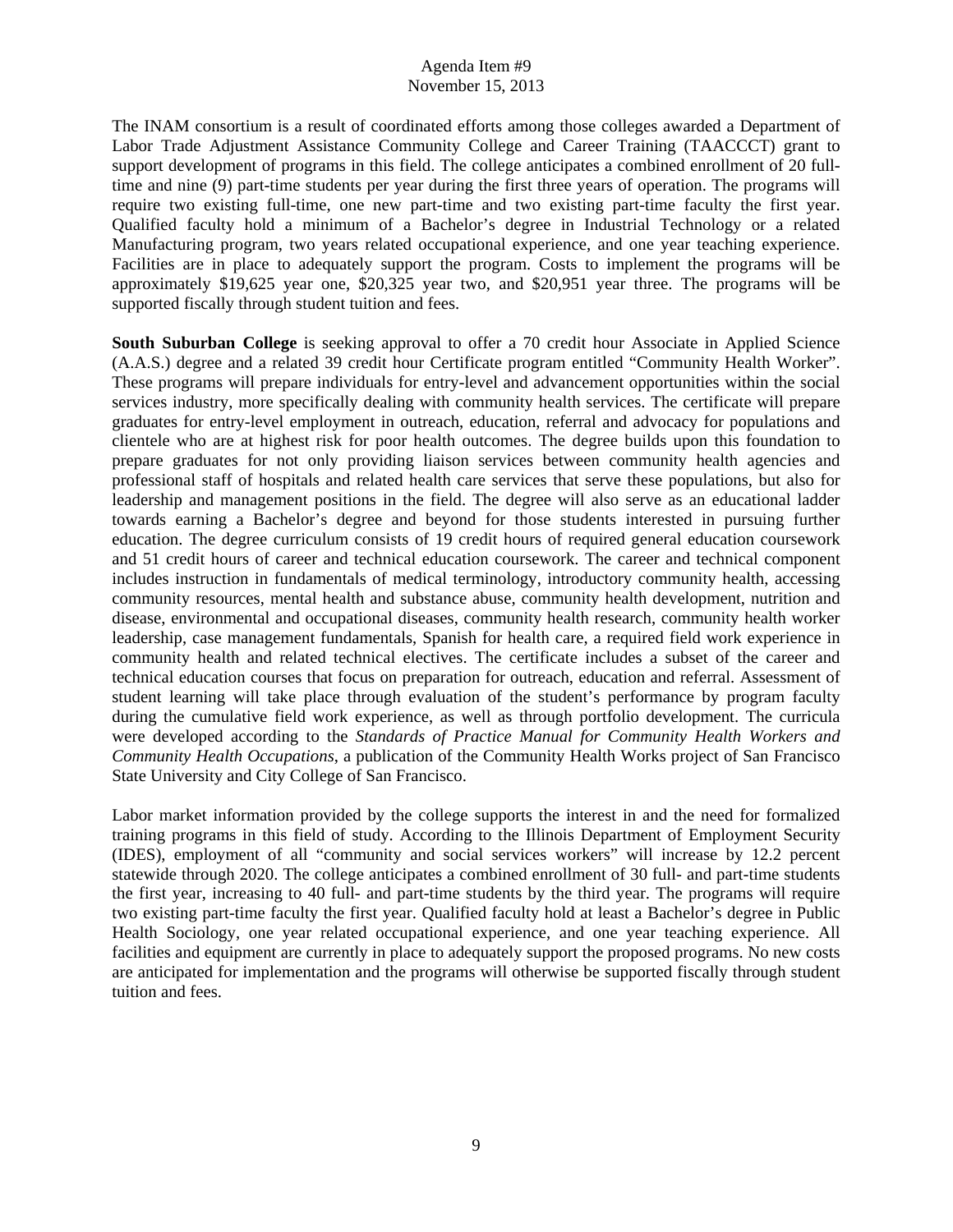# **INFORMATION ITEM – BASIC CERTIFICATE PROGRAM APPROVAL**

Following is a list of Basic Certificates (30 credit hours or less) that have been approved on behalf of the Illinois Community College Board by the Executive Director since the last Board meeting:

## **Permanent Program Approval**

Black Hawk College

 $\triangleright$  CNC Manufacturing Certificate 2 (29 credit hours)

Lewis & Clark Community College

Certified Nurse Assistant II Certificate (16 credit hours)

Moraine Valley Community College

- Computer Graphics Designer Certificate (11 credit hours)
- Computer Graphics Professional Certificate (9 credit hours)
- $\triangleright$  Computer Graphics Associate Certificate (6 credit hours)
- $\triangleright$  GIS Professional Certificate (25 credit hours)
- $\triangleright$  GIS Specialist Certificate (12 credit hours)
- $\triangleright$  GIS Technician Certificate (10 credit hours)

Shawnee Community College

 $\triangleright$  Ag Mechanics Certificate (17 credit hours)

#### South Suburban College

- $\triangleright$  Green Entrepreneurship Business Certificate (18 credit hours)
- $\triangleright$  Green Building Construction Certificate (21.5 credit hours)
- $\triangleright$  Industrial/Brownfield Safety, Land Reuse Certificate (21 credit hours)
- Community Health Worker Certificate (20 credit hours)

#### Triton College

- $\triangleright$  Hospitality Industry Administration Cake Decorating Certificate (9 credit hours)
- $\triangleright$  Hospitality Industry Administration Bread Baking Certificate (8 credit hours)
- $\triangleright$  Engineering Technology Fabrication Certificate (25 credit hours)

#### **Temporary Program Approval**

Lake Land College

- $\triangleright$  Manufacturing Skills I Certificate (16 credit hours)
- $\triangleright$  Manufacturing Maintenance I Certificate (16.5 credit hours)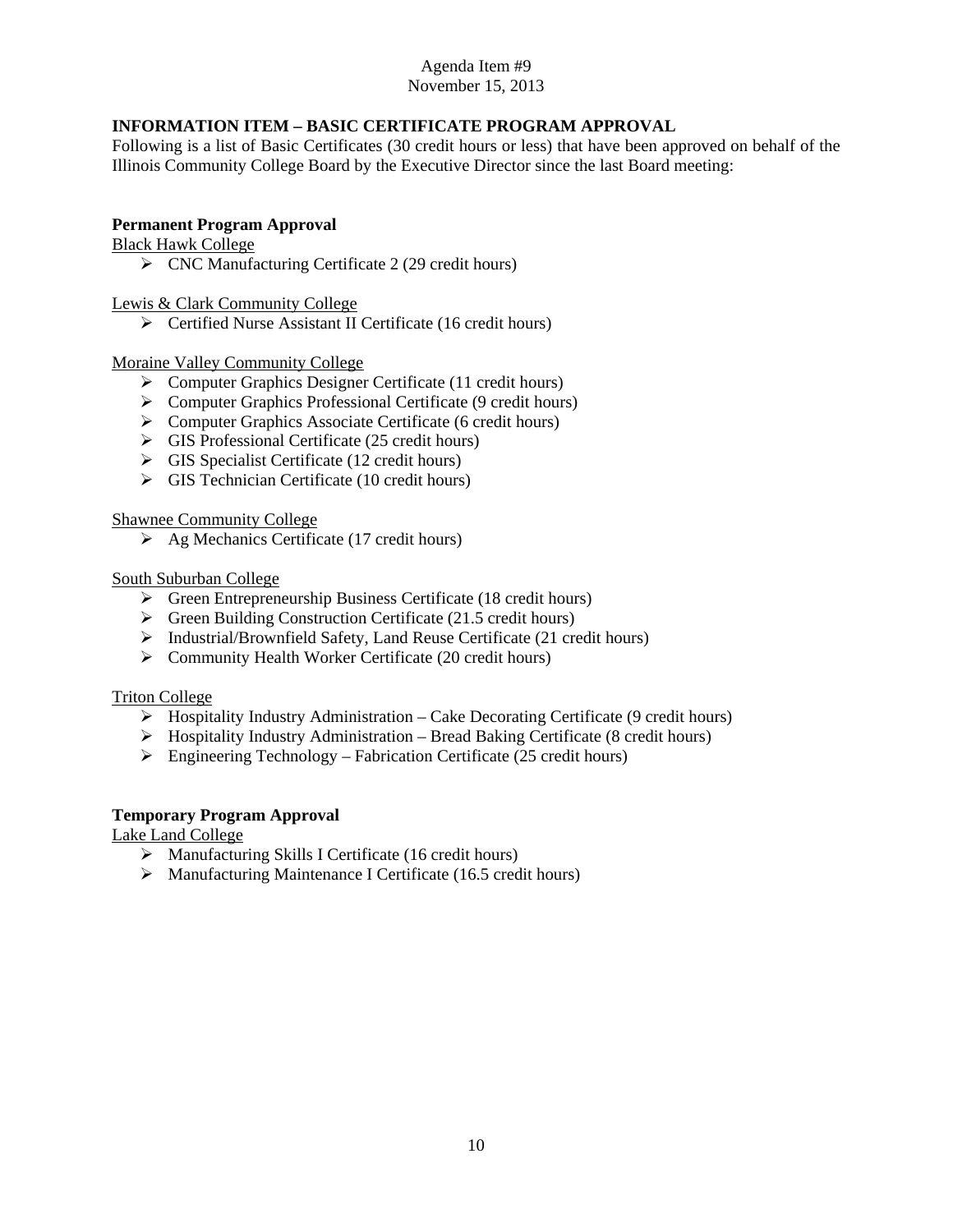Illinois Community College Board

# **ILLINOIS COMMUNITY COLLEGE BOARD RECOGNITION OF COMMUNITY COLLEGES**

The Illinois Community College Board has statutory authority to "recognize" community colleges for their compliance with state statutes and standards. Based on a five-year cycle, ICCB staff conducts recognition evaluations to assure that colleges are in compliance with the standards. Standards identified for focused review during Fiscal Years 2011 through 2015 include the following categories: Instruction, Student Services, Academic Support, Finance, Facilities, and Accountability. These same standards are used by each district in a self-evaluation that is submitted to ICCB prior to the staff evaluation.

During Fiscal Year 2013 Highland Community College, Joliet Junior College and Kankakee Community College underwent in-depth recognition evaluations. The colleges submitted thorough self-evaluations; ICCB staff conducted internal evaluations of all required college documents and college finance site visits were conducted. This agenda item not only presents the staff recommendations for the college that completed the evaluation, but gives background on the recognition evaluation and approval process for the Board's information.

## **RECOMMENDED ACTION**

It is recommended that the following motion be adopted:

The Illinois Community College Board hereby grants a status of "recognition continued" to the following districts:

 Highland Community College Joliet Junior College Kankakee Community College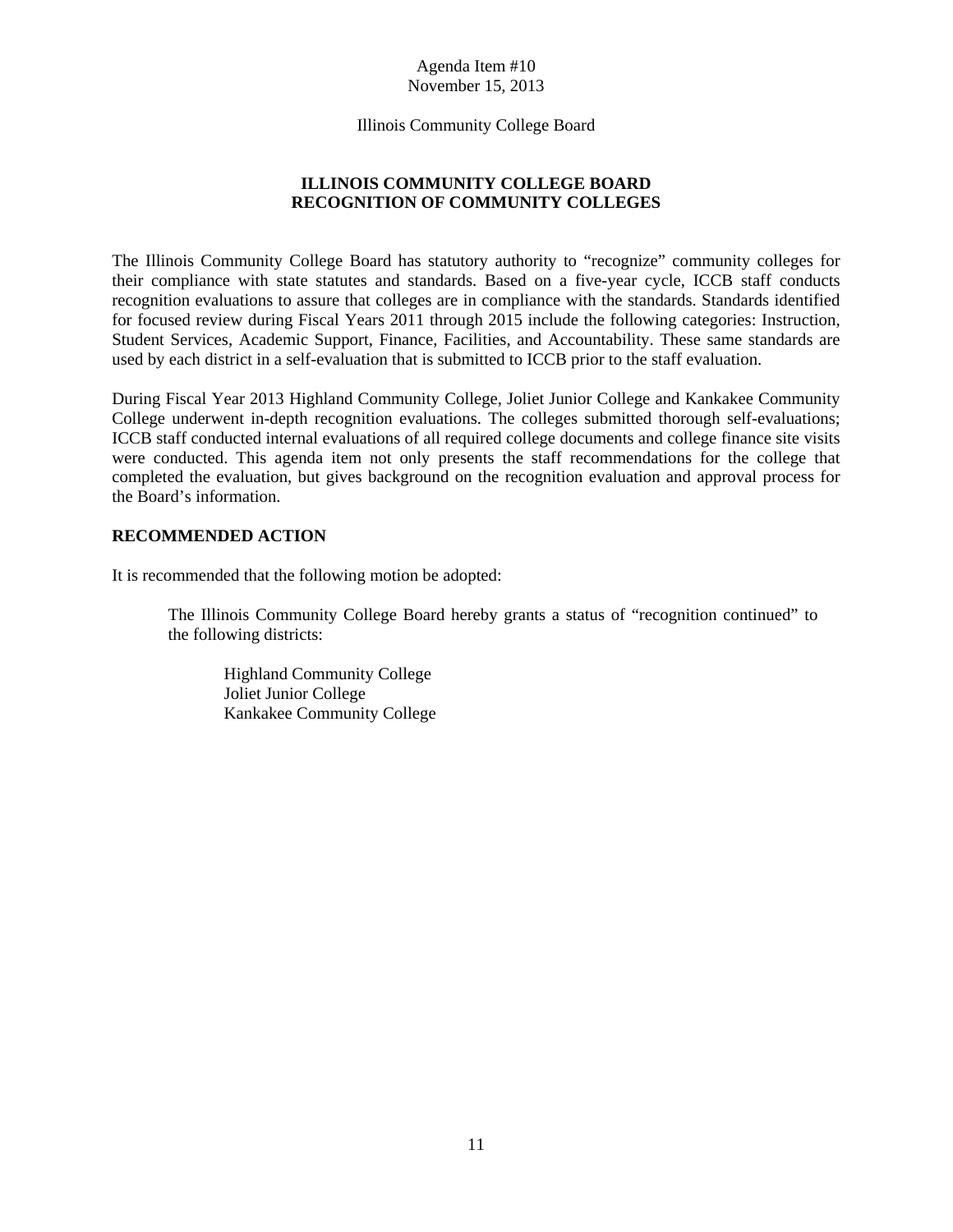#### **BACKGROUND**

Recognition is a statutory term describing the status of a district which meets instructional, administrative, financial, facility and equipment standards as established by the Illinois Community College Board (110ILCS Section 805/2-12f and 805/2-15). Community colleges must be recognized to be eligible for state funding. Once a college district has been recognized by the ICCB, that recognition status is continued unless, action is taken by the Board to interrupt it. To determine a district's recognition status, the ICCB conducts periodic evaluations. The objectives of the recognition evaluation include 1) determination of a district's compliance with the *Public Community College Act* and *ICCB Administrative Rules*; 2) the provision of assistance to districts in achieving compliance with the Act and Rules; 3) the identification of issues which may be of concern to the community college system and the gathering of basic data about these issues; and 4) the identification of exemplary district practices/programs that can be shared with other districts. Based on a five-year cycle, ICCB staff conducts recognition evaluations to assure that districts are in compliance with selected standards. All districts are evaluated on a select number of standards during the same five-year cycle. ICCB staff makes an assessment on each individual standard and on a global basis considering all focused and nonfocused standards. On individual standards districts are identified as either in compliance or not in compliance. Recommendations are either mandatory, when a college is "out of compliance", or otherwise advisory. On an overall, global basis, there are three categories of recognition status:

*Recognition Continued* – The district generally meets ICCB standards. A district which has been granted a status of "recognition continued" is entitled to receive ICCB grants for which it is otherwise entitled and eligible.

 *Recognition Continued-with Conditions* – The district generally does not meet ICCB standards. A district which has been assigned the status of "recognition continued-with conditions" is entitled to receive ICCB grants for which it is otherwise entitled and eligible, but it is given a specified time to resolve the conditions which led to the assignment of that status. A follow-up evaluation is scheduled no sooner than three nor longer than nine months after ICCB action on the assignment to determine the district's progress in resolving the conditions.

*Recognition Interrupted* – The district fails to take corrective action to resolve the conditions placed upon it under "recognition continued-with conditions" within a prescribed time period. A district which has been assigned a status of "recognition interrupted" may apply for recognition at such time as all requirements set forth by the ICCB have been satisfied. A district will have state funding suspended on a pro rata, per diem basis for the period of time for which such status is in effect.

Evaluation for the districts included in this item has been completed through receipt of responses to the districts' draft reports. The responses include the districts' planned action for the compliance recommendations as well as reactions to advisory (quality) recommendations when the districts chose to provide them. The districts were judged by staff to be in general compliance with ICCB recognition standards and, therefore, are recommended for *"Recognition Continued"* status. The final reports, including direct responses, are externally attached for Board members only.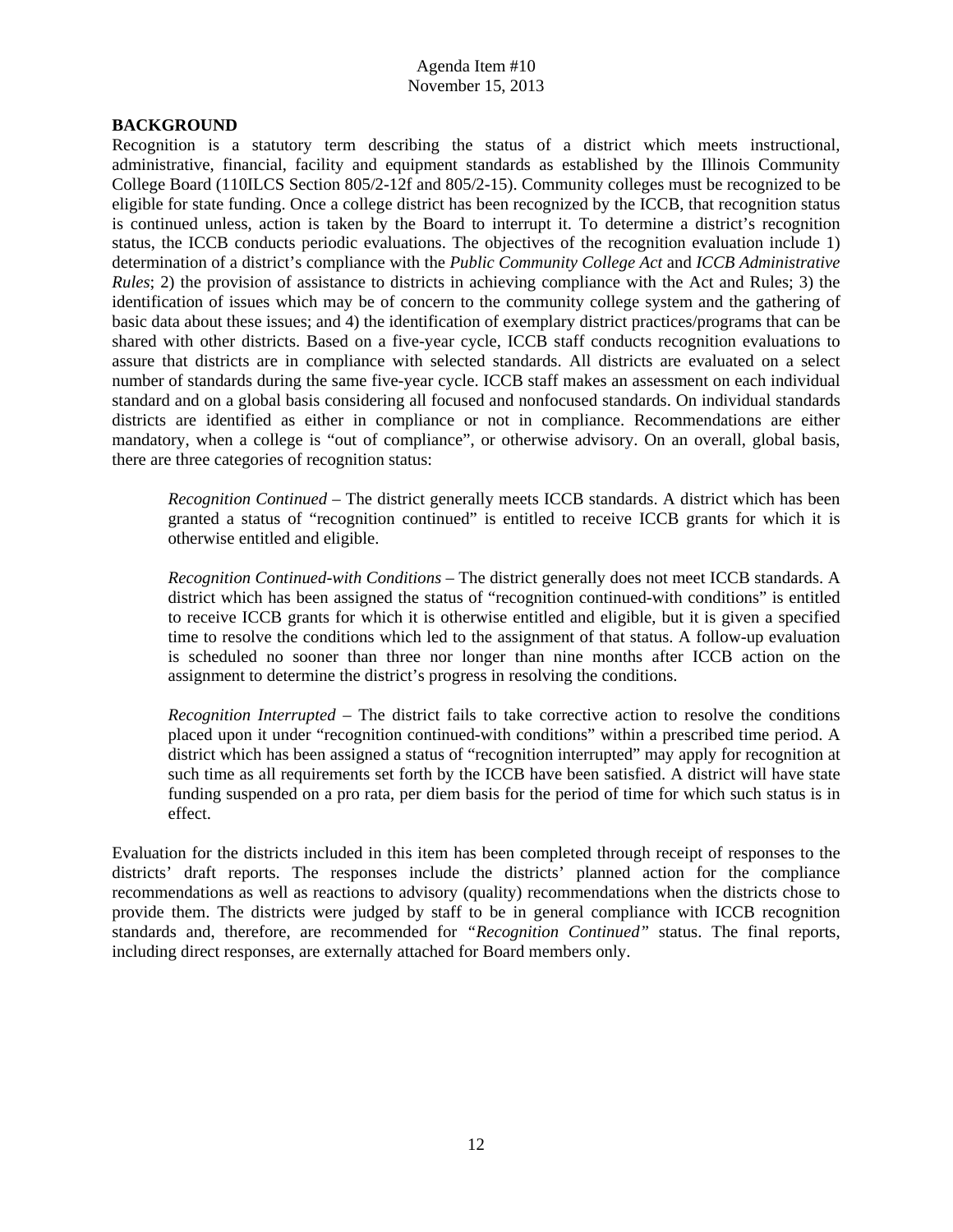## UNAPPROVED

Minutes of the  $404<sup>th</sup>$ Meeting of the Illinois Community College Board

> Black Hawk College  $6600$  34<sup>th</sup> Avenue Moline, IL

September 20, 2013

## **RECOMMENDED ACTION**

It is recommended that the following motion be adopted:

The Illinois Community College Board hereby approves the Board minutes of the September 20, 2013 meeting as recorded.

## **Item #1 – Roll Call and Declaration of Quorum**

Chairman Giannoulias called the Board meeting to order at 9:30 a.m. and asked Ann Knoedler to call roll. The following Board members were present: Guy Alongi, Randy Barnette, Terry Bruce, Michael Dorf, Teresa Garate, Suzanne Morris, Thomas Pulver, Jake Rendleman, Alexi Giannoulias, and Rachel Pitchford, Student Board member. Board member Victor Henderson was absent. A quorum was declared.

**\* \* \* \* \* \*** 

Prior to the official start of the Board meeting, the following presentations were given:

## **Item #2 – Welcoming Remarks from President Thomas Baynum, Black Hawk College**

President of Black Hawk College, Thomas Baynum, took the opportunity to welcome the Board and thank them for conducting their 2013 September Board meeting at Black Hawk College.

During this time, Mr. Baynum highlighted the many strengths of Black Hawk College, which included a growth in enrollment and credit hours, the Associate Degree in Nursing program which holds their largest enrollment and largest waiting list, the future new building and improving projects being prepared and completed on campus, the two National Junior College Athletic Association (NJCAA) recognized teams, and the 120 bed student housing unit their foundation has helped fund on the Quad Cities campus.

Mr. Baynum concluded his remarks by introducing the Chair of Black Hawk College's Board of Trustees, David Emerick.

## **Item #2.1 – Highlight's of Black Hawk College's Success in Partnerships**

Dr. Bettie Truitt, Vice President for Instruction, gave a very informative slide show presentation on the strong partnership between Black Hawk College and John Deere.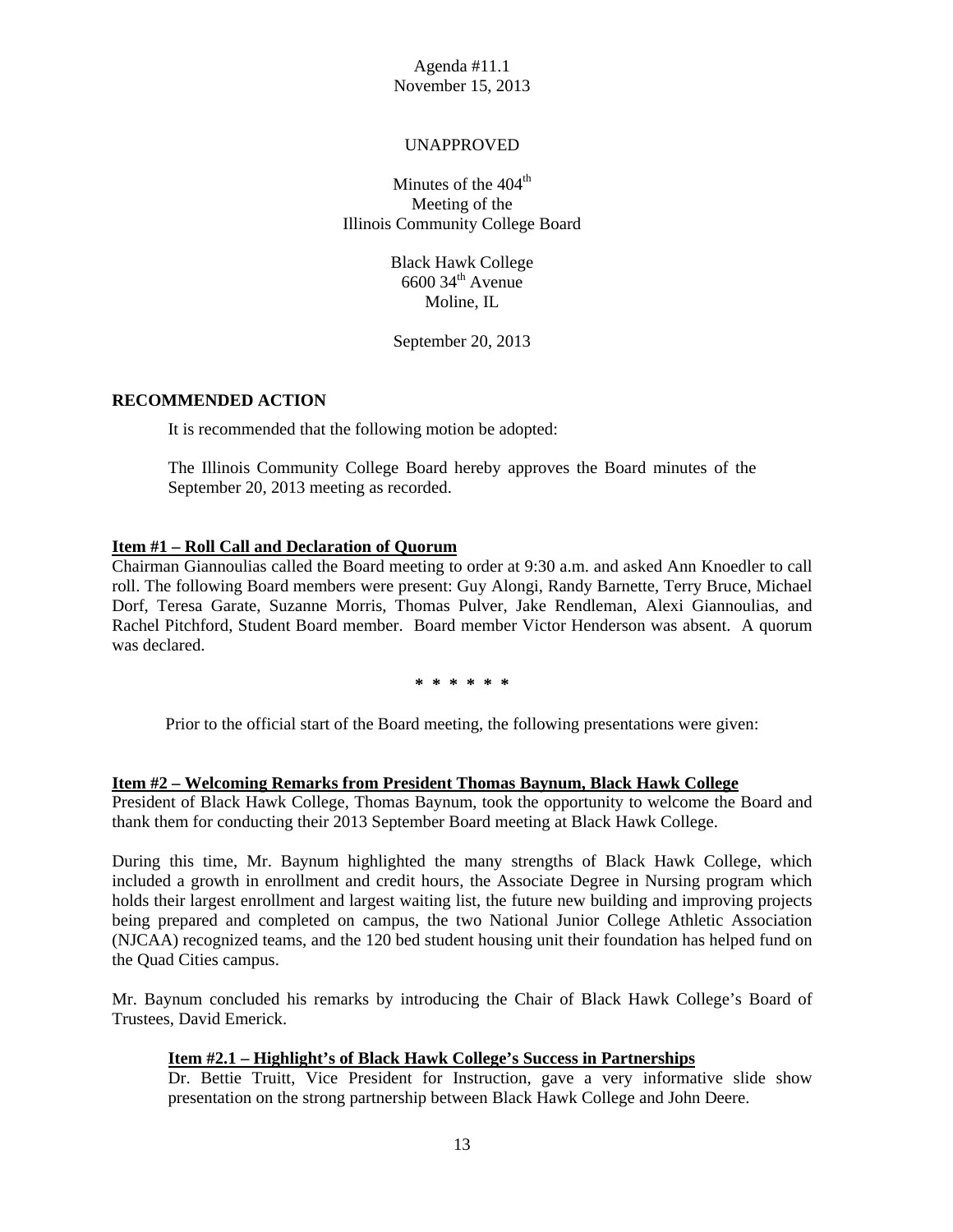John Deere approached Black Hawk College 35 years ago with a concept to develop and train top grade experimental test technicians. Individuals for training came directly from the John Deere production lines. Black Hawk College was asked to train six to ten of these individuals annually, with the program length being 45 credit hours.

Currently, 72 John Deere employees are enrolled in fall courses with 30 to 45 individuals anticipated for spring courses.

**\* \* \* \* \* \*** 

#### **Item #3 – Announcements and Remarks by Alexi Giannoulias, Board Chairman**

Chairman Giannoulias thanked Black Hawk College for hosting the ICCB September Board meeting and welcomed new Student Board member Rachel Pitchford.

#### **Item #4 – Board Member Comments**

Randy Barnette offered his congratulations to the Chairman on his engagement, Board member Guy Alongi on celebrating his anniversary, and the new Executive Director, Dr. Karen Hunter Anderson.

Michael Dorf welcomed new student Board member Rachel Pitchford.

Tom Pulver thanked Black Hawk College for hosting the ICCB September Board meeting.

Guy Alongi and Jake Rendleman requested that the Executive Session be moved to an earlier time in the Board agenda due to a scheduling conflict that requires them to leave the Board meeting early. The Chairman agreed.

## **Item #5 – Executive Director Report**

Dr. Karen Hunter Anderson publically thanked the Board for allowing her the opportunity to lead the Illinois community college system. Dr. Anderson stated she is looking forward to addressing the challenges ahead and especially appreciates the guidance and assistance received from an engaged Board and a highly-qualified staff.

August proved to be a very busy, exciting, and productive month. Dr. Anderson reported on her two international trips to Cuba and Kenya.

Dr. Anderson traveled with the Illinois consortium for international studies and programs group. They visited potential education sites, met with university faculty and government officials, and participated in some of the opportunities that the students will hopefully have with the educational exchange. Carl Sandburg College will be offering this opportunity to students who are at consortium member colleges during the summer of 2014.

The Kenya trip originally began as a vacation for Dr. Anderson. However, the health officials and university researchers at the Kenya Medical Research Institute Symposium on Vector-Bourne diseases, which her husband was attending, requested that Dr. Anderson do a presentation on community colleges as partners in customized training. The presentation went very well. Later this year, the same group will meet again with Dr. Anderson in Champaign to continue a discussion on a partnership between Parkland College and the University of Illinois on providing training to their front-line health care workers who are working with the population to reduce malaria, hemorrhagic fevers, and dengue virus.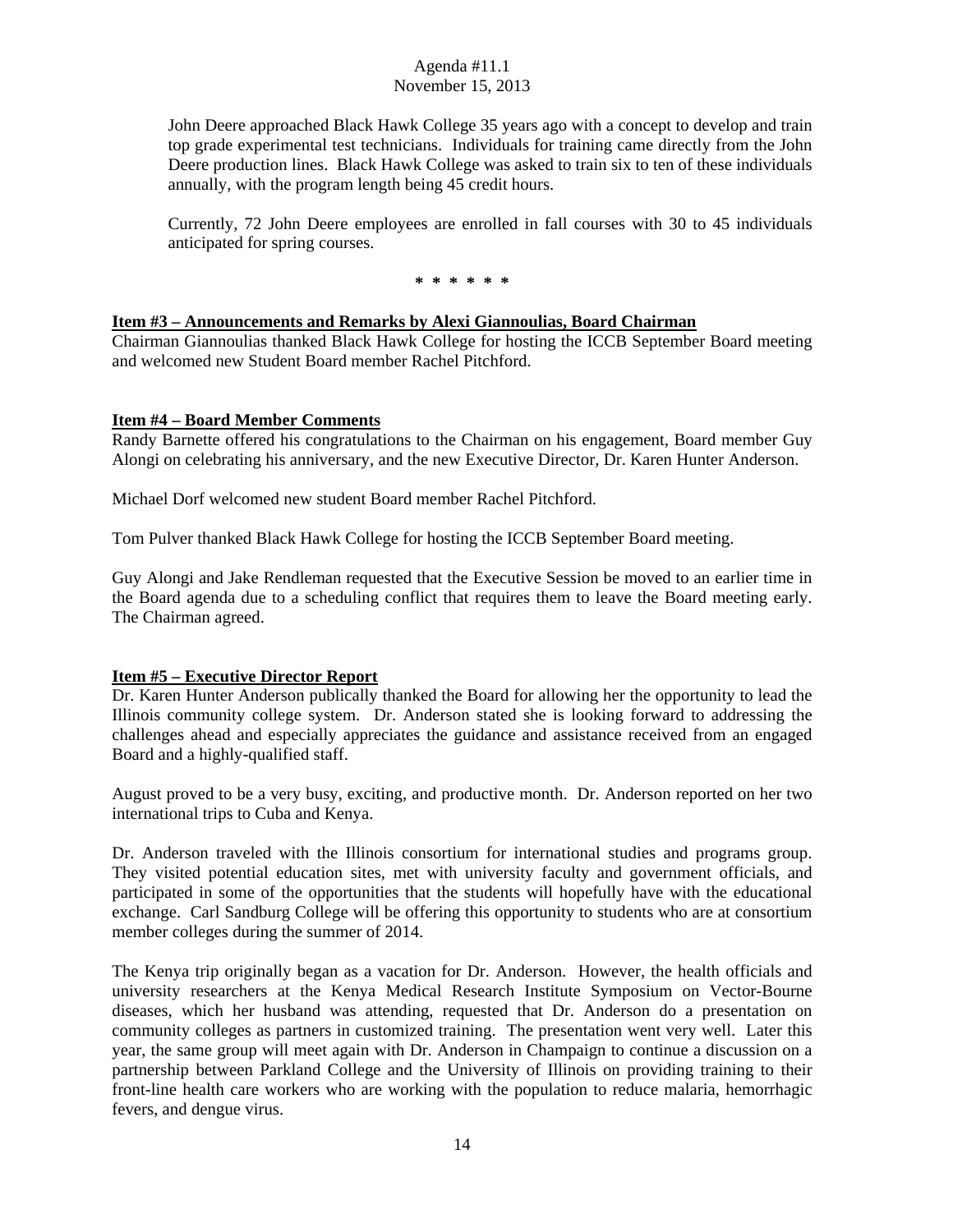Dr. Anderson went on to report that she met with the Council of Community College Presidents (ICCCP), the Illinois Community College Trustees Association (ICCTA), and the Student Advisory Committee (SAC) in early September. The meetings overall seemed to be a collaboration of the same list of priorities, which included:

- 1. The completion agenda Complete College America
- 2. The Conceal & Carry Legislation
- 3. MAP Funding
- 4. Veterans Grants
- 5. College Readiness
- 6. The new GED test
- 7. Developmental Education
- 8. The Workforce Education Strategic Plan
- 9. Adult Education fees ICCB will be submitting legislation to allow programs to collect fees beyond the \$3.00 fee currently allowed in statute.

Dr. Anderson went on to say that there seems to be an interest in asking the General Assembly to fully fund the Veterans Grants during the spring legislative session. ICCB staff would like to pull together a package of information of all the veteran-related initiatives and present to the Board at the January Board meeting. She believes if the ICCB demonstrates to the General Assembly how community colleges are an essential piece of the benefits and services offered to the veterans, it could be an effective way to receive full funding for Veteran Grants. It will also illustrate how the colleges are working with other educational partners, support organizations, and veteran organizations to provide support for the veterans who are reintegrating and transitioning from service back into education and employment.

Dr. Anderson went on to report that nationally, there are a number of issues and initiatives the ICCB is watching for the system:

- 1. Obama's higher education affordability plan which includes a college rating system to be in place by 2015, and a legislative proposal to tie ratings to student aid by 2018.
- 2. The Affordable Care Act: Dr. Anderson spoke with David Baime, Senior Vice President for Government Relations & Policy Analysis for the American Association of Community Colleges, yesterday, and he has concluded that the IRS will not be issuing any detailed guidelines this year. A notice was sent out this morning on a webinar.
- 3. Gainful Employment has resurfaced.
- 4. Financial Aid: Pell Grant bonuses
- 5. HEA reauthorization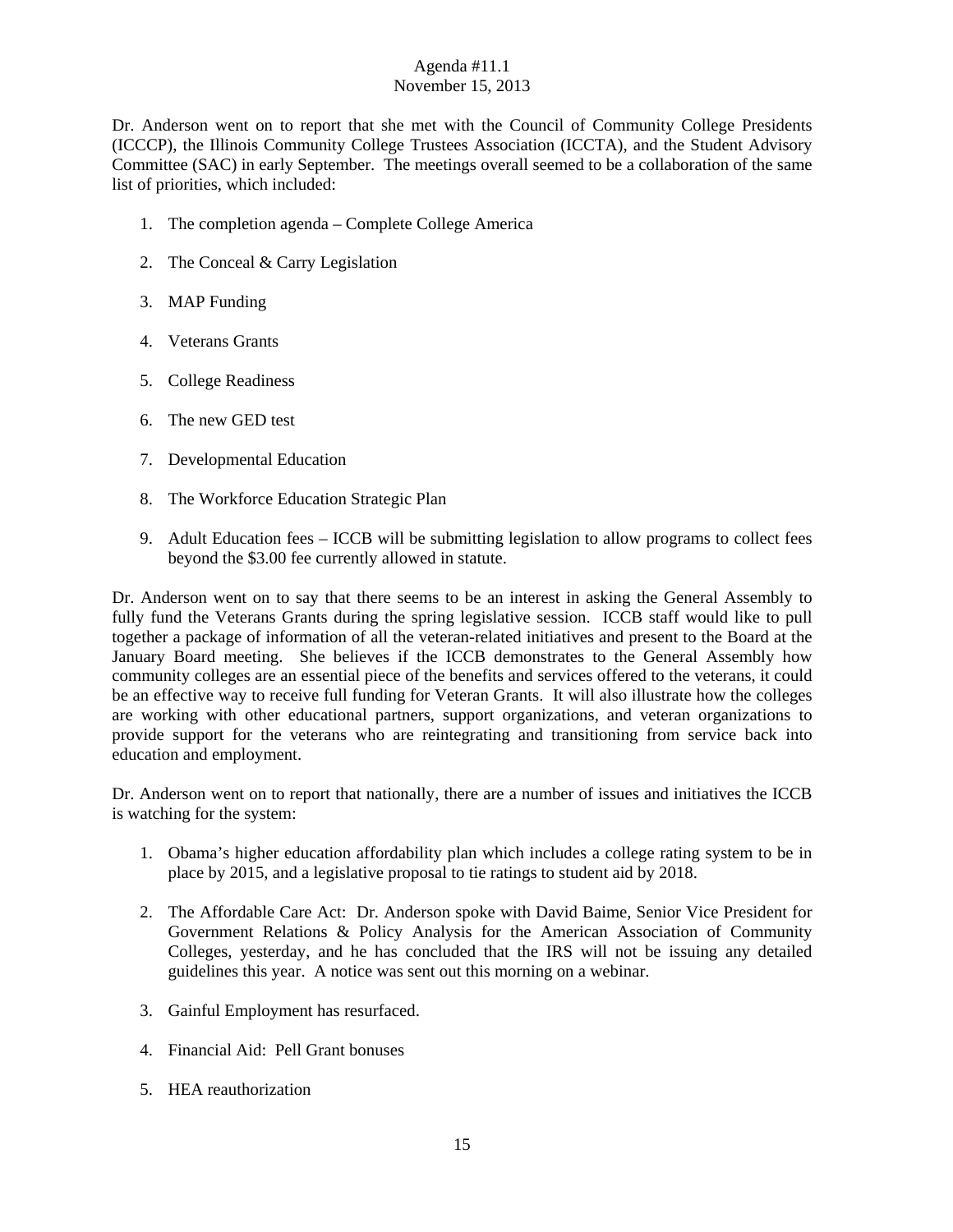- 6. Cleary Act: Streamlining
- 7. Senator Durbin's Community College to Career Fund Act would create a competitive grant program to fund partnerships that focus on valuable job training-related efforts, such as registered apprenticeships, on-the-job training and paid internships for low-income students that allow them simultaneously to earn credit for work-based learning in a high-skill field.

Dr. Anderson will be meeting with the Illinois Council of Community College Presidents at their October retreat. They have asked her to discuss how collaboration can be developed within the system to be more proactive on many of these issues.

Dr. Anderson concluded her report with a few announcements:

- 1. Congratulations to Chief Executive Officer of Illinois Eastern Community Colleges, Terry Bruce on the  $50<sup>th</sup>$  anniversary of Olney Central College!
- 2. Harper College is also planning for an upcoming  $50<sup>th</sup>$  anniversary.
- 3. The planning of the Illinois Community College System's  $50<sup>th</sup>$  anniversary in 2015 will need to be included on the agenda for the beginning of 2014.
- 4. Congratulations to the colleges and universities throughout Illinois that received an award totaling \$8,460,255 from the Department of Labor to fund the Trade Adjustment Assistance Community College and Career Training Program. The funding is intended to help create and expand innovative partnerships between community colleges and businesses to educate and train workers with the skills employers need.

The following programs will receive funding:

- a. Lewis and Clark Community College will receive nearly \$5 million as the lead grantee in a nine-college, multi-state grant for the Mississippi River Transportation, Distribution, and Logistics Consortium. The consortium was developed at the requisition of the U.S. Army Corps of Engineers to better organize and coordinate resources to address workforce needs along the Mississippi River. The program will connect nine participating community colleges to each other and to Mississippi River-dependent employers to forge a strategic network that matches highly skilled jobs and in-demand employers with local workers.
- b. John Wood Community College will receive over \$2 million as a partner in the Mississippi River Transportation, Distribution, and Logistics Consortium.
- c. Harper College will receive \$1,151,774 in funding as part of a twelve-college multistate grant led by Broward College, in Fort Lauderdale, Florida.
- 5. In July, U.S. Senators Durbin and Franken introduced a bill that will provide funding through a competitive grant program to train two million Americans for jobs in high-demand industries, such as health care, advanced manufacturing, clean energy, and information technology by promoting partnerships between two-year colleges and businesses. The bill provides incentives to programs with high job placement rates. It also makes grants available to states, so that they may work with businesses having trouble filling vacant positions, and to business entrepreneurs.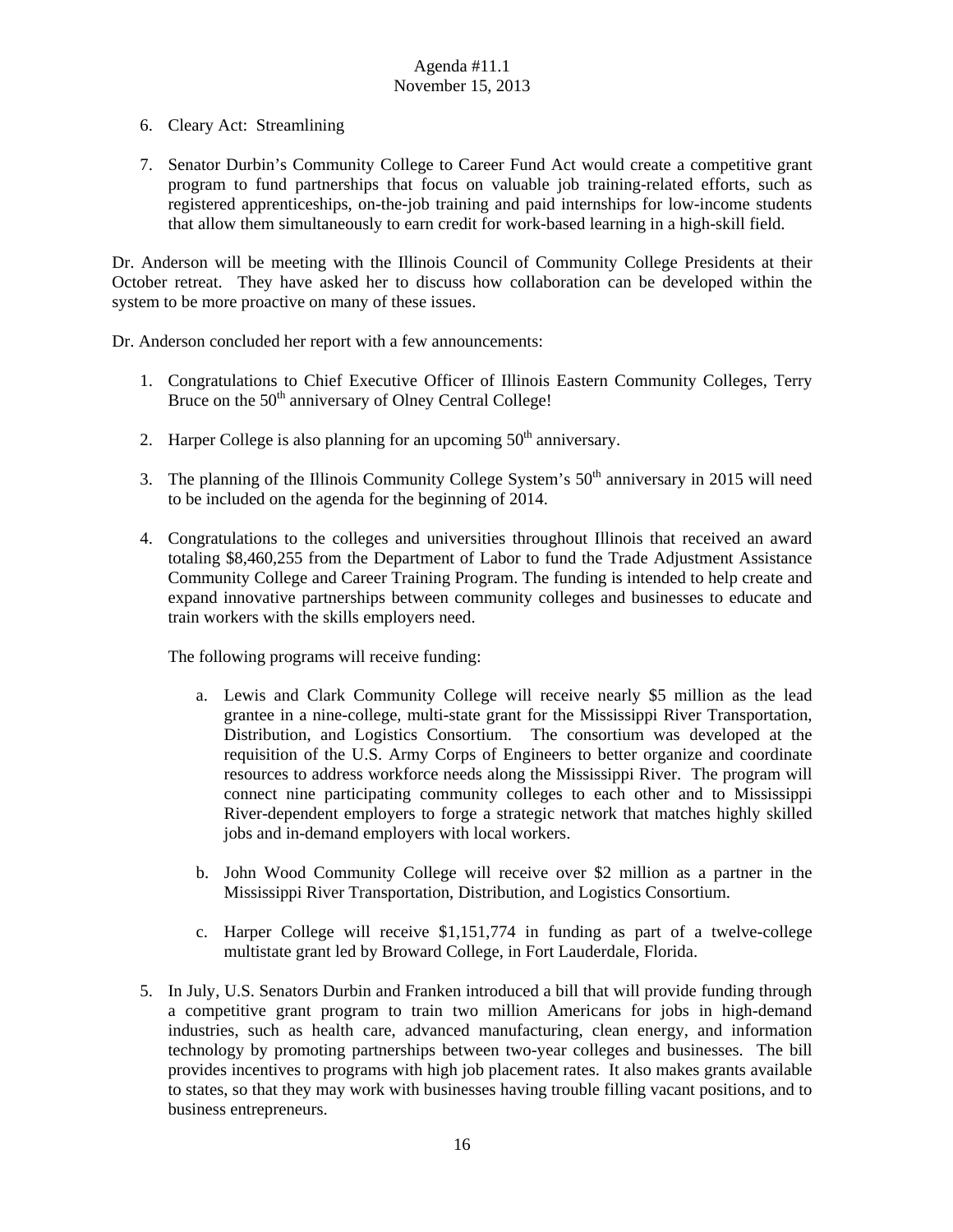Dr. Anderson stated the Board meeting today will be productive and informative. The Board has had the opportunity to hear about the great work that Black Hawk College is doing, and later on, ICCB staff will present on some comprehensive information about the agency's grant-related efforts. Dr. Anderson explained that she plans on presenting an agency and system issue or program at each Board meeting.

#### **\* \* \* \* \* \***

Chairman Giannoulias stated the Executive Session would be moved to after item #8, Agency Grant Review.

**\* \* \* \* \* \*** 

#### **Item #6 – Advisory Organizations**

#### **Item #6.1 – Illinois Community College Faculty Association (ICCFA)**

Amy Rutledge, Adjunct Faculty member at Carl Sandburg and Spoon River colleges, presented the ICCFA report for the current President, David Seiler who was unable to attend the meeting.

A new initiative of the ICCFA is to encourage more active involvement of adjunct faculty members. In addition, the Association's current focus is the upcoming Teaching and Learning Conference being held in Springfield in October.

Ms. Rutledge stated the Association is working to create a marketing campaign that will raise awareness of the ICCFA.

Ms. Rutledge concluded by thanking the ICCB for their support.

#### **Item 6.2 – Illinois Council of Community College Presidents (ICCCP)**

Due to illness, current President Dr. Christine Sobek was unable to attend the meeting. Board member and Chief Executive Officer of Illinois Eastern Community Colleges, Terry Bruce gave the ICCCP report.

Mr. Bruce stated pension reform, Return-to-Work Legislation, Veterans' benefits, the distribution of Monetary Award Program funds, Affordable Care Act are all issues that the ICCCP is very concerned about and are monitoring closely.

The IRS is fining colleges nationwide who have neglected to include social security numbers on the 1098T forms. Each college could face a \$100 fine per form if it lacks the social security number. The ICCCP has retained two former IRS agents to prepare a response letter which is due by the end of the month.

Mr. Bruce concluded by stating the ICCCP was very happy with the hiring of the new Executive Director, Dr. Karen Hunter Anderson.

#### **Item #6.3 – Student Advisory Council (SAC)**

Student Board member Rachel Pitchford reported the SAC meeting held in Springfield this month was a success. There were 62 students from 31 colleges, and all of the City Colleges of Chicago were represented.

The members of SAC ranked the top five areas of concern: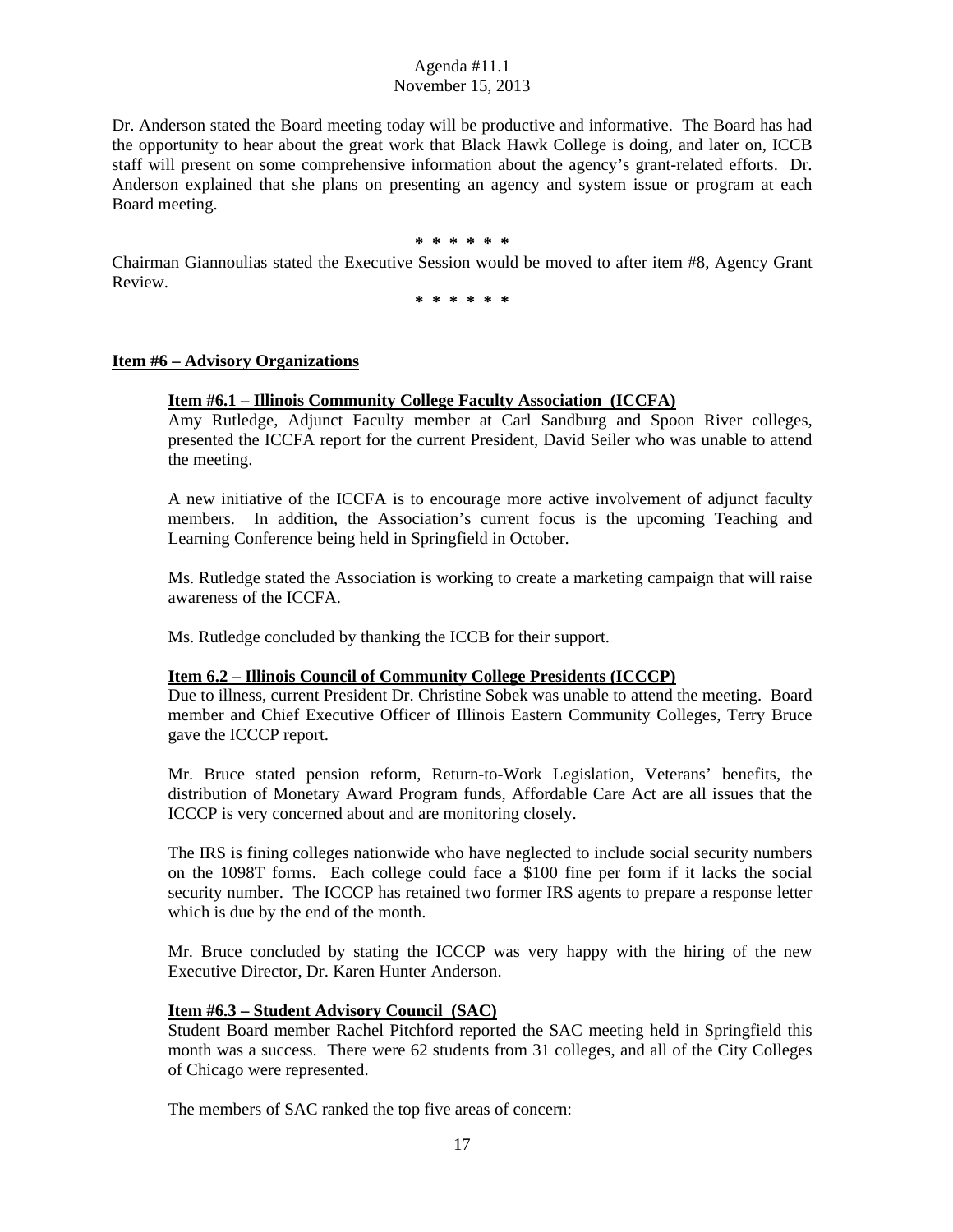- 1. Articulation and transfer ability of credits
- 2. College completion
- 3. College readiness
- 4. Conceal and Carry Law
- 5. Preservation of MAP grant funding

Ms. Pitchford concluded her report by stating that the Council also elected leadership during their meeting.

## **Item #6.4 – Illinois Community College Trustees Association (ICCTA)**

Bob Johnson, Trustee from Kishwaukee College and current President of the ICCTA, reported on behalf of Mike Monaghan who was not able to attend the meeting.

All of the issues of interest and concern stated by the ICCCP and Dr. Anderson are also areas of concern for the ICCTA. In addition, the increasing GED testing fee is an issue. He also said they are having serious discussions about colleges facing federal funding issues because of increasing student default rates specifically in situations when the students do not complete or drop out. In these cases, the colleges must become the collection agencies. The ICCTA plans on bringing this issue to the national meeting being held in two weeks.

Mr. Johnson concluded by welcoming the Board to Kishwaukee College in September of 2014.

## **Item #7 – Committee Reports**

## **Item #7.1 – Fiscal, Personnel, Ethics and Conflict of Interest**

Suzanne Morris reported the committee met the morning of September  $20<sup>th</sup>$ .

Board members Terry Bruce, Randy Barnette, Michael Dorf, Teresa Garate, and Suzanne Morris were in attendance. ICCB staff member Ellen Andres, Chief Financial Officer, was also in attendance.

The committee reviewed Fiscal Years 2013 and 2014 financial statements. The colleges have been paid by the State for every month in Fiscal Year 2013. There have not been any Fiscal Year 2014 funds released.

Ms. Morris concluded her report by informing the Board of two items in the consent agenda that will be voted on later in the meeting. Both items were reviewed and approved by the Committee. Agenda Item #12.4 is an annual certification the Board must give to colleges that qualify for an additional tax levy up to the statewide average. Agenda Item #12.6 gives the Executive Director authority to enter into grant agreements for legislative allocations that were identified in writing by the General Assembly.

## **Item #7.2 – Academic Affairs and Institutional Support**

Tom Pulver reported the Academic Affairs and Workforce Development Committee met on Monday, September  $9<sup>th</sup>$  at 4:00 pm.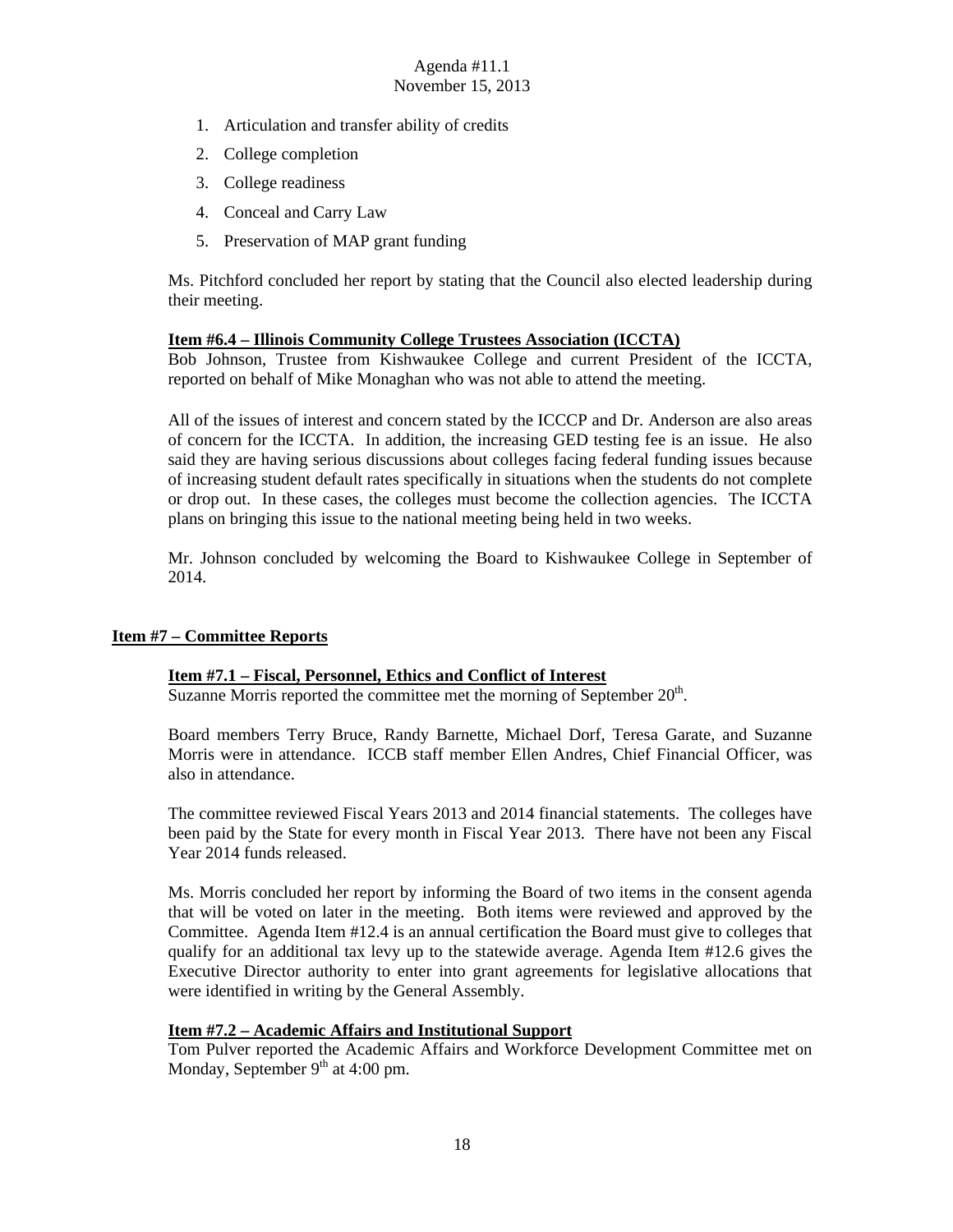Jake Rendleman, along with guests Deb Payne and Tim Daughtery, attended at John A. Logan College. Michael Dorf and Mr. Pulver attended at the JRTC Building. Rachel Pitchford and ICCB staff members, Karen Anderson, Brian Durham, Jennifer Timmons, Nathan Wilson, Ann Knoedler, and Jeff Newell attended by phone.

Mr. Pulver reported that Brian Durham, Senior Director for Academic Affairs and Career and Technical Education, began the meeting by highlighting some important information for the committee:

- 1. The National Alliance of Concurrent Enrollment Partnerships (NACEP) and Dual Credit Trainings
	- ICCB is moving forward with the planning of the NACEP's conference to be held in Chicago in 2014.
	- ICCB will be hosting two dual credit training sessions that will focus on the institutions and highlight local practices. The sessions will be held on November 6 at Truman College and November 7 at Moraine Valley Community College.
- 2. NACEP Memorandum of Understanding (MOU)
	- ICCB is entering into an (MOU) associated with the participation and planning of the NACEP conference.
	- The MOU states that the ICCB will help plan and facilitate the logo, sessions, and all the IL specific information for the conference and NACEP will manage the National perspective/point of view. ICCB is acting as the host committee. No funds are being exchanged as a part of the MOU.
	- Details regarding this MOU are also included in the Information Items, Agenda #14.4.
- 3. Illinois Articulation Initiative (IAI)
	- ICCB is working on an articulation agreement that will allow students to choose to transfer to over 100 institutions in the state. It will guarantee transfer of their courses.
	- This spring, there were 597 courses submitted thru the IAI faculty panels to be examined.
		- o OF the courses submitted by the colleges for panel review, 220 were new and 377 were existing courses.
- 4. Upcoming events:
	- September 12: College and Career Readiness, Bloomington
	- September 13: Partnership for Assessment of Readiness for College and Careers (PARCC) Higher Education Forum, Bloomington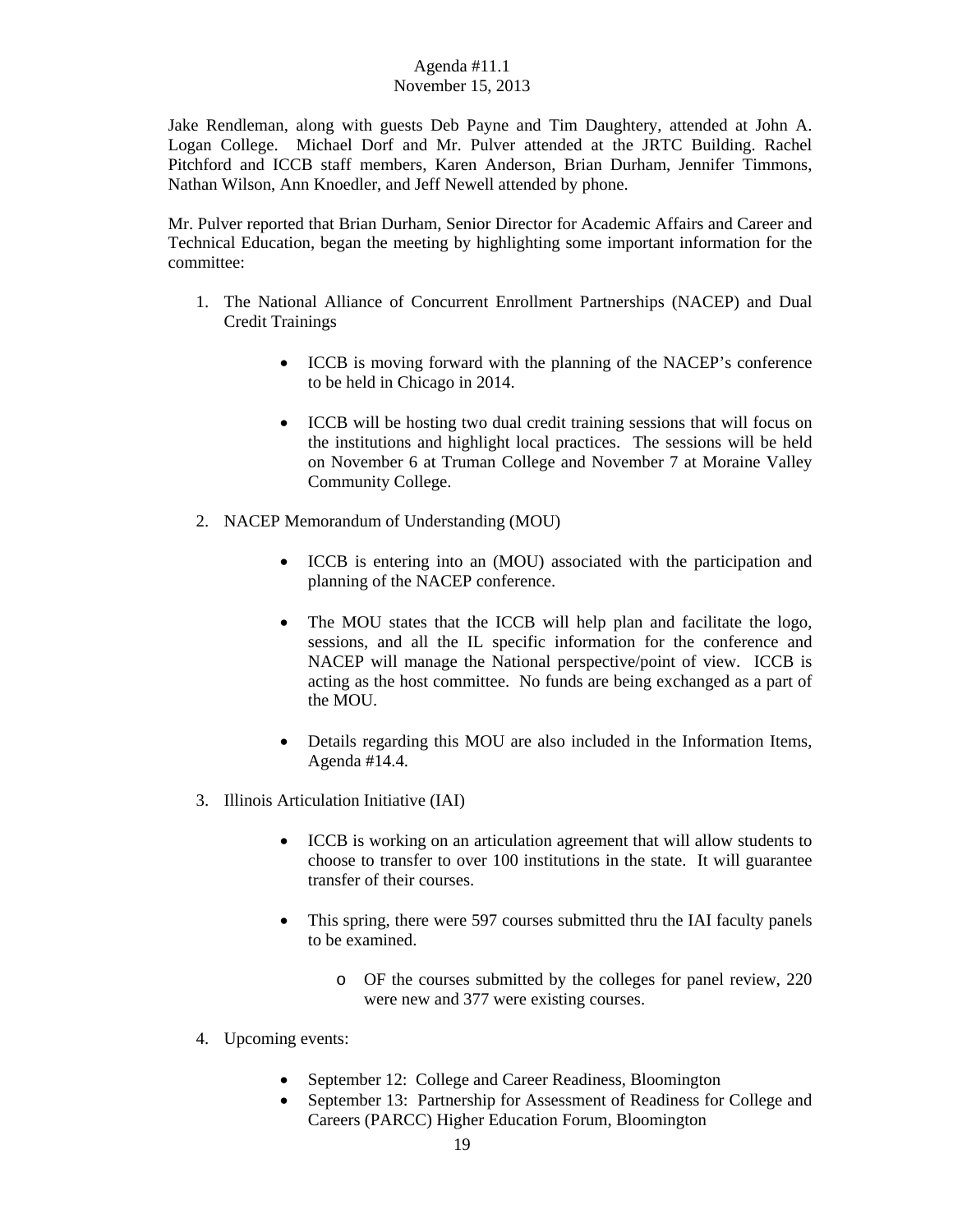- September 26-27: Forum for Excellence, East Peoria
- October 11: IL Community College Faculty Association Conference, Springfield
- October 30-31: Lt. Governor's Scaling Up Conference

Mr. Pulver went on to state that Dr. Anderson updated the committee on a separate MOU in conjunction with the IL State Board of Education (ISBE):

- A little over 10 years ago, the ICCB took over the administration of the Perkins Post-Secondary program and became a sub-recipient of a federal grant through the ISBE. Together an MOU was developed at that time. Recently, the ISBE proposed that this MOU be updated for the first time.
- There were no substantive changes. The MOU maintained the 60/40 percent split in funding, which was approved by the U.S. Department of Education Office of Vocational and Adult Education.
- Details about this MOU can be found in the Information Items, Agenda Item #14.4.

Nathan Wilson, Senior Director for Research and Policy Studies, updated the committee on the status of the Economic Impact Study. At the last committee meeting, he reported there were two major road blocks in completing the study. First, the Illinois Department of Employment Security (IDES) did not renew their contract with Northern Illinois University (NIU) to house their wage record data. ICCB successfully negotiated access for NIU to wage data through September 30, 2013. The second issue was finding funding for the study. The State was successful in extending the Illinois Longitudinal Data System funding for another year. The ICCB will have enough in grant funds to pay for the study without having to ask the colleges for funding.

Mr. Pulver concluded his report with the student development issues that were reported to the committee by Jennifer Timmons, Senior Director for Student Development. She explained that the Illinois Department of Veterans Affairs (IDVA), the Board of Nursing and the Illinois Department of Professional Regulations would like to create a bridge program between training for a Military Medic and the LPN programs. ICCB is meeting with the colleges to discuss the bridge program and see if they would be interested in offering the bridge program to allow the Military Medics to receive their LPN degree and take the nursing (NCLEX) exam. Like the Military Medic bridge program, the ICCB, the Illinois Board of Higher Education, IDVA, and u.Select are creating a pilot program, Military Training Counts, to articulate military training into CTE programs and ultimately degrees and certificates. Phase I is just beginning. College of DuPage, College of Lake County, Moraine Valley Community College, and Southwestern Illinois College are all participating. The goal is to create a model for articulating military credit that can be put onto the u.Select system for other colleges to adapt.

Mr. Pulver went on to report the Concealed Carry Law takes effect in the spring of 2014. Applications to carry will be available in January, 2014. The Illinois State Police will have 90 days to process applications before it will be legal to carry certain firearms. There have been two additions to the original legislation. HB 183 requires campuses to notify law enforcement of threats or perceived potential threats, and HB 3669 makes it a felony for anyone to knowingly carry a firearm on campus.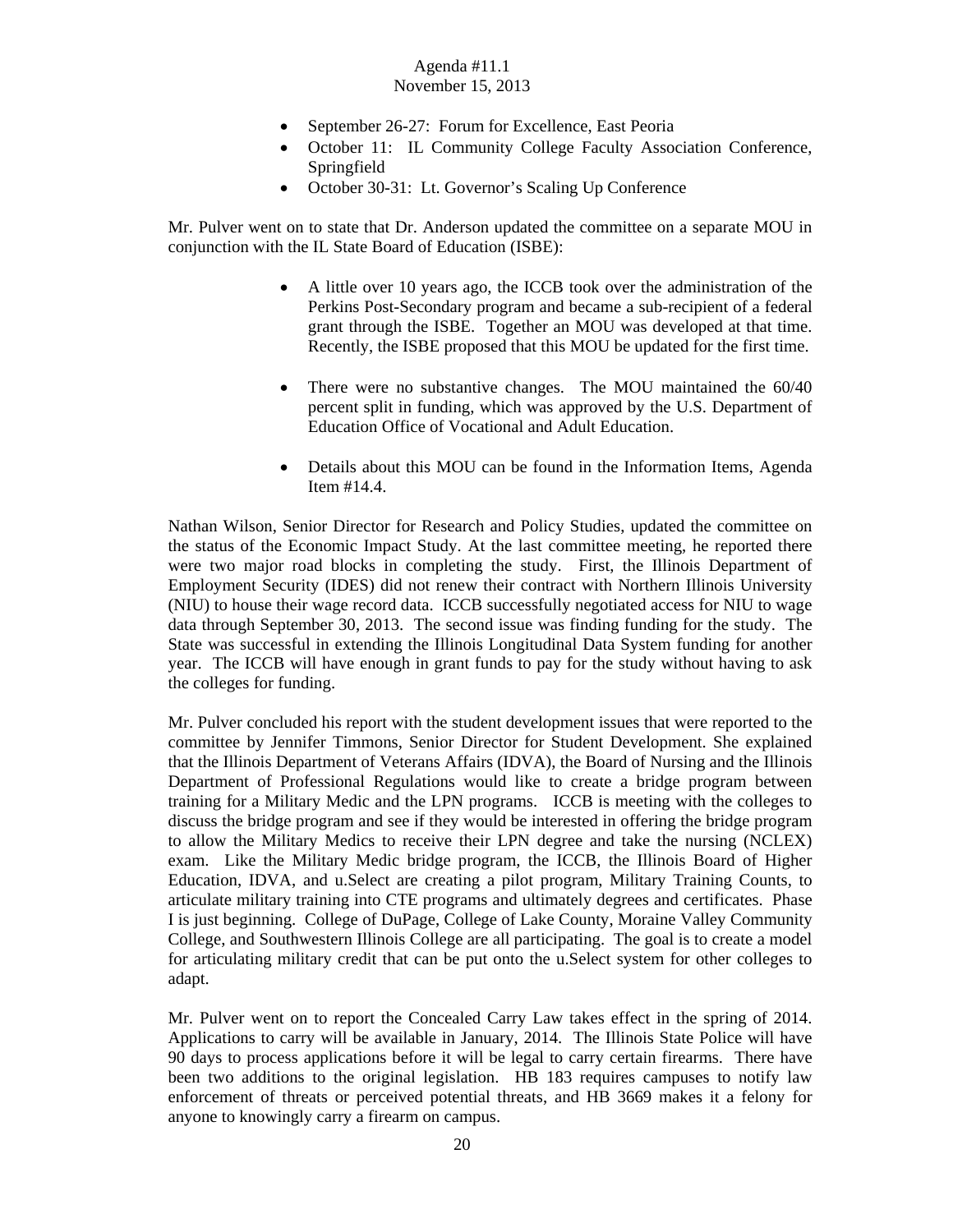The colleges are preparing local policies for implementation of the law. The Illinois State Police will be offering some clarification through the Administrative Rule Process.

The Medical Marijuana Law was enacted on August 1, 2013 and will be in effect beginning January 1, 2014. The law places restrictions on locations allowing marijuana, including schools and daycares. The colleges are making local policy decisions on this now:

## **Item #7.3 - Adult Education and Workforce Development AND Item #7.4 - External Affairs**

Jake Rendleman reported the Adult Education and Workforce Development and External Affairs committees met on Thursday, September  $19<sup>th</sup>$ .

In attendance were Board members Randy Barnette, Guy Alongi, Teresa Garate, Michael Dorf, Terry Bruce, Suzanne Morris, Tom Pulver, and Jake Rendleman. ICCB staff members, Jennifer Foster, Associate Vice President for Adult Education and Workforce Development, and Steve Morse, Associate Vice President for External Affairs, also were in attendance.

Mr. Rendleman stated that Ms. Foster explained to the committee the need for legislation to change current language in the statute which refers to the GED® test. Other high school equivalency tests are being developed and in the future. Illinois may choose to replace or complement the  $GED^{\otimes}$  test. In order to make a change in the test given by Illinois, all references in the statutes must be changed from "GED®" to "High School Equivalency Test." There is also a national fee increase by the owners of the GED<sup>®</sup> test to \$120. The test will be given only as a computer-based test beginning January 2, 2014.

Mr. Rendleman stated both committees felt that informing the legislature during the upcoming veto session about these upcoming changes will be necessary to keep them fully informed so legislators will have the ability to be responsive to their constituents on this subject. The adult education community is investigating the possibility of amending current legislation that allows a fee of up to \$3.00 be charged to students. They would like the ability to charge a higher fee.

Mr. Rendleman stated that all the references in the statute to the "President" of the ICCB will need to be changed to reflect the title of "Executive Director".

The committees were alerted to be aware of any legislation that may be introduced concerning articulation. However, none has been filed at this time.

In the area of public information, the ICCB Magazine is on hold for the time being.

Mr. Rendleman concluded his report by announcing an advisory group for the Economic Impact Study is being formed and includes five members from the public relations/marketing departments from five different community colleges.

#### **Item #8 – Agency Grant Review**

A slide show presentation was given by ICCB staff member Jeff Newell, Senior Director for Special Projects. The ICCB is involved in soliciting grants from federal, other state, and private sources to fund new initiatives and programs in the system. The types of funding correlates to the types of work focused on in the agency.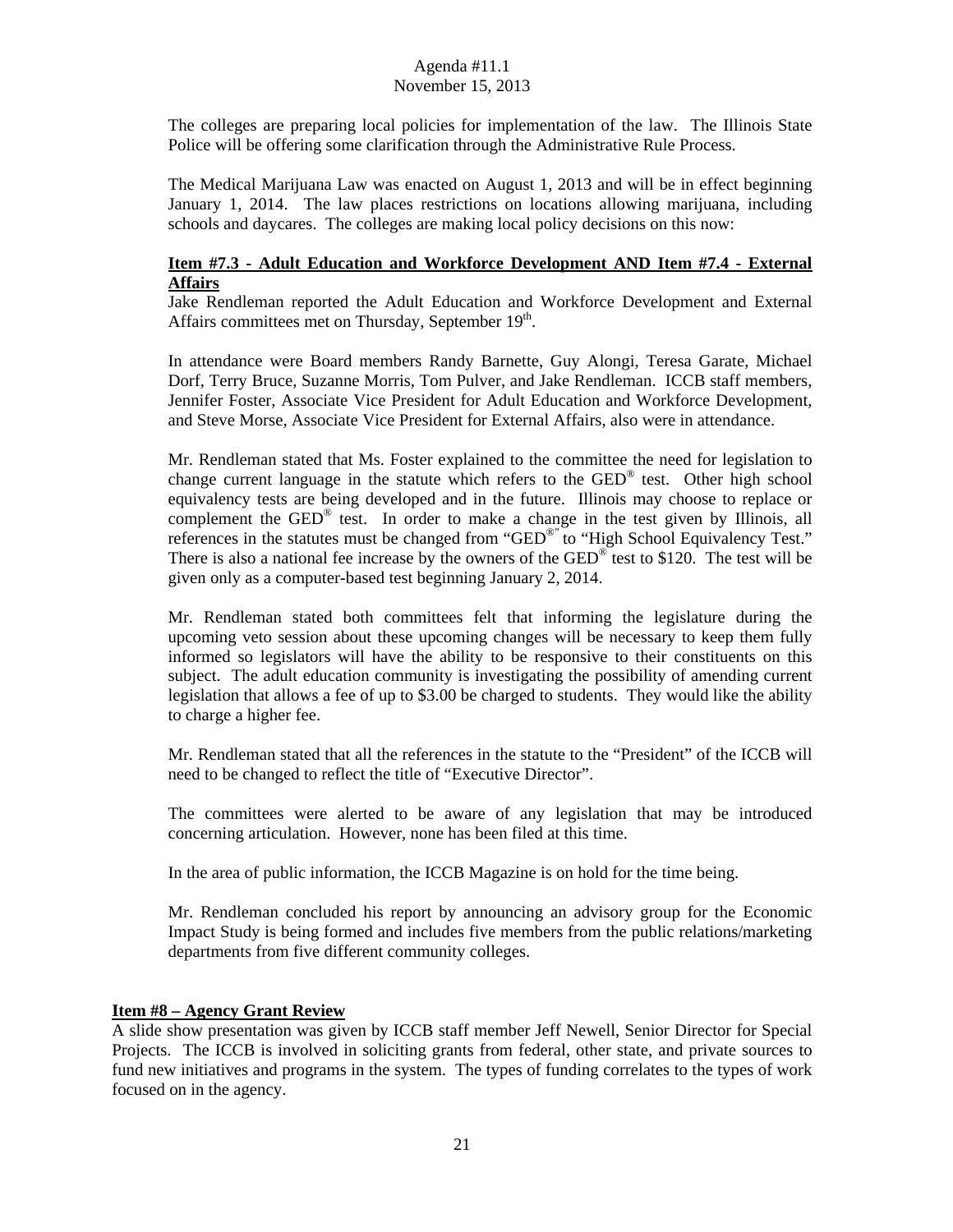The presentation that was given reviewed the current and historical trends in grant funding, the types of grants received, and its impact on agency direction. The slide show will be posted on the ICCB website.

#### **Item #9 – Executive Session**

#### **Item #9.1 – Employment Matters Item #9.2 – Review of Minutes of Closed Sessions Item #9.3 – Executive Director Contract**

Suzanne Morris made a motion, which was seconded by Terry Bruce, to approve the following motion:

To enter Executive Session for the purpose of discussing Employment/Appointment Matters, Review of Minutes of Closed Sessions, and the Executive Director Contract which qualify as acceptable exceptions under Section 2(c) of the Open Meetings Act to hold a closed session.

A roll call vote was taken with the following results:

| Guy Alongi            | Yea | Rachel Pitchford     | Yea |
|-----------------------|-----|----------------------|-----|
| <b>Randy Barnette</b> | Yea | <b>Thomas Pulver</b> | Yea |
| Terry Bruce           | Yea | Jake Rendleman       | Yea |
| Michael Dorf          | Yea | Alexi Giannoulias    | Yea |
| Teresa Garate         | Yea |                      |     |
| Suzanne Morris        | Yea |                      |     |
|                       |     |                      |     |

The Board entered Executive Session at 10:32 a.m.

\* \* \* \* \* \* \* \* \* \*

Terry Bruce made a motion, which was seconded by Randy Barnette, to reconvene Public Session at 11:10 a.m.

A roll call vote was taken with the following results:

| Guy Alongi            | Yea | Rachel Pitchford     | Yea |
|-----------------------|-----|----------------------|-----|
| <b>Randy Barnette</b> | Yea | <b>Thomas Pulver</b> | Yea |
| Terry Bruce           | Yea | Jake Rendleman       | Yea |
| Michael Dorf          | Yea | Alexi Giannoulias    | Yea |
| Teresa Garate         | Yea |                      |     |
| Suzanne Morris        | Yea |                      |     |

The motion was approved.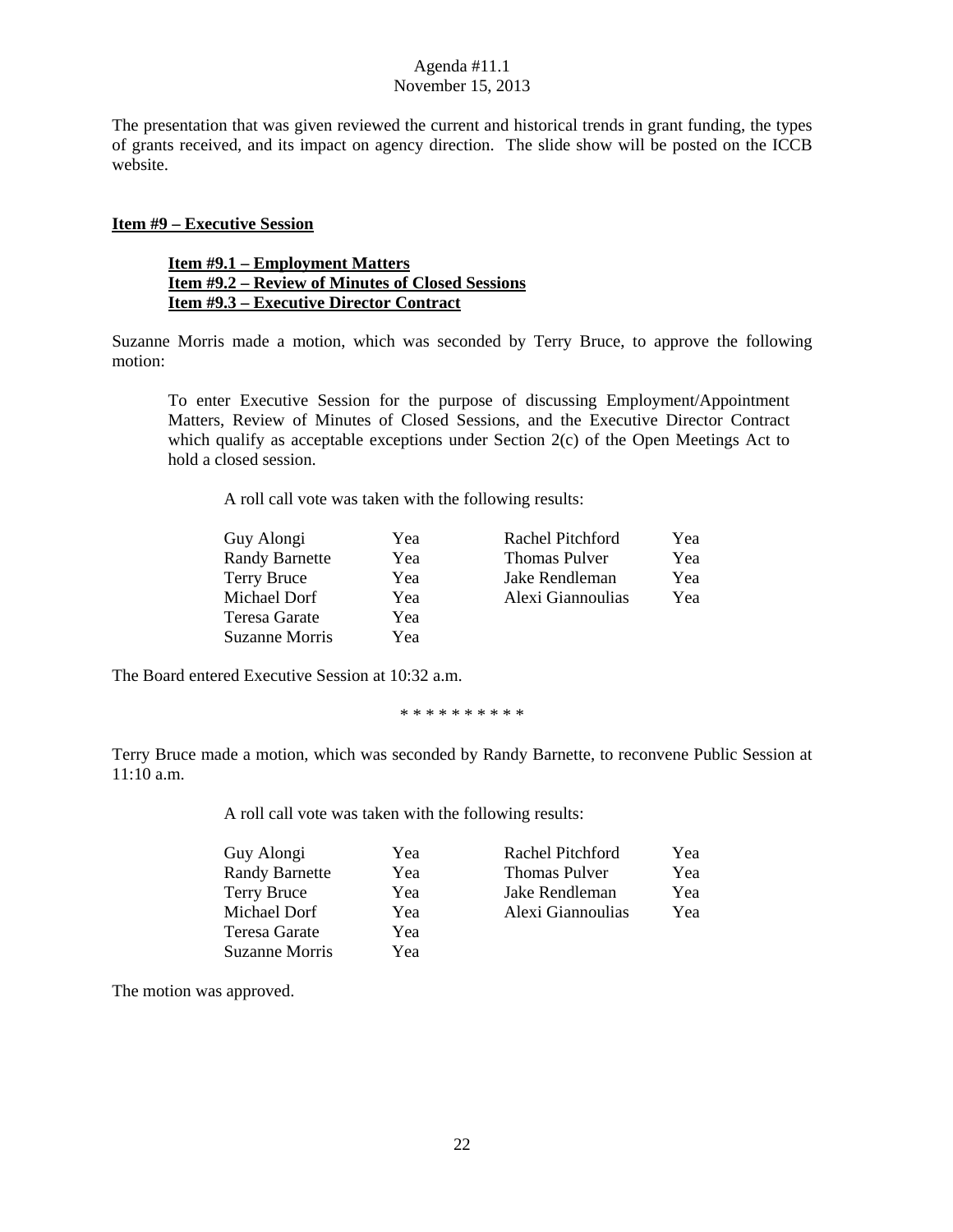#### **Item #9.1 – Executive Director Contract**

Terry Bruce made a motion, which was seconded by Suzanne Morris, to approve the following motion:

The Board hereby approves Dr. Karen Hunter Anderson's contract as the new Executive Director of the Illinois Community College Board.

The motion was approved via unanimous voice vote. Student advisory vote: Yes.

#### **Item #9.3 – Employment Matters**

Tom Pulver made a motion, which was seconded by Teresa Garate, to approve the following motion:

The Board approves the use of existing funds available within the Illinois Community College Board budget to grant a three (3) percent salary increase for all employees of the ICCB, excluding the Executive Director whose compensation is covered by the approved contractual agreement, effective July 1, 2013.

The motion was approved via unanimous voice vote. Student advisory vote: Yes.

## **Item #10 – Illinois Community College Board Recognition of Illinois Community Colleges**

Tom Pulver made a motion, which was seconded by Jake Rendleman, to approve the following items:

The Illinois Community College Board hereby grants a status of "recognition continued" to the following districts:

> Carl Sandburg College Elgin Community College

The motion was approved via unanimous voice vote. Student advisory vote: Yes.

## **Item #11 – New Units of Instruction – Permanent Program Approval**

## **Item #11.1 – John A. Logan College**

Tom Pulver made a motion, which was seconded by Randy Barnette, to approve the following items:

The Illinois Community College Board hereby approves the following new units of instruction for the community colleges listed below:

## **PERMANENT PROGRAM APPROVAL**

#### John A. Logan College

 $\triangleright$  Sustainable Energy A.A.S. degree (62 credit hours)

The motion was approved via unanimous voice vote. Jake Rendleman abstained. Student advisory vote: Yes.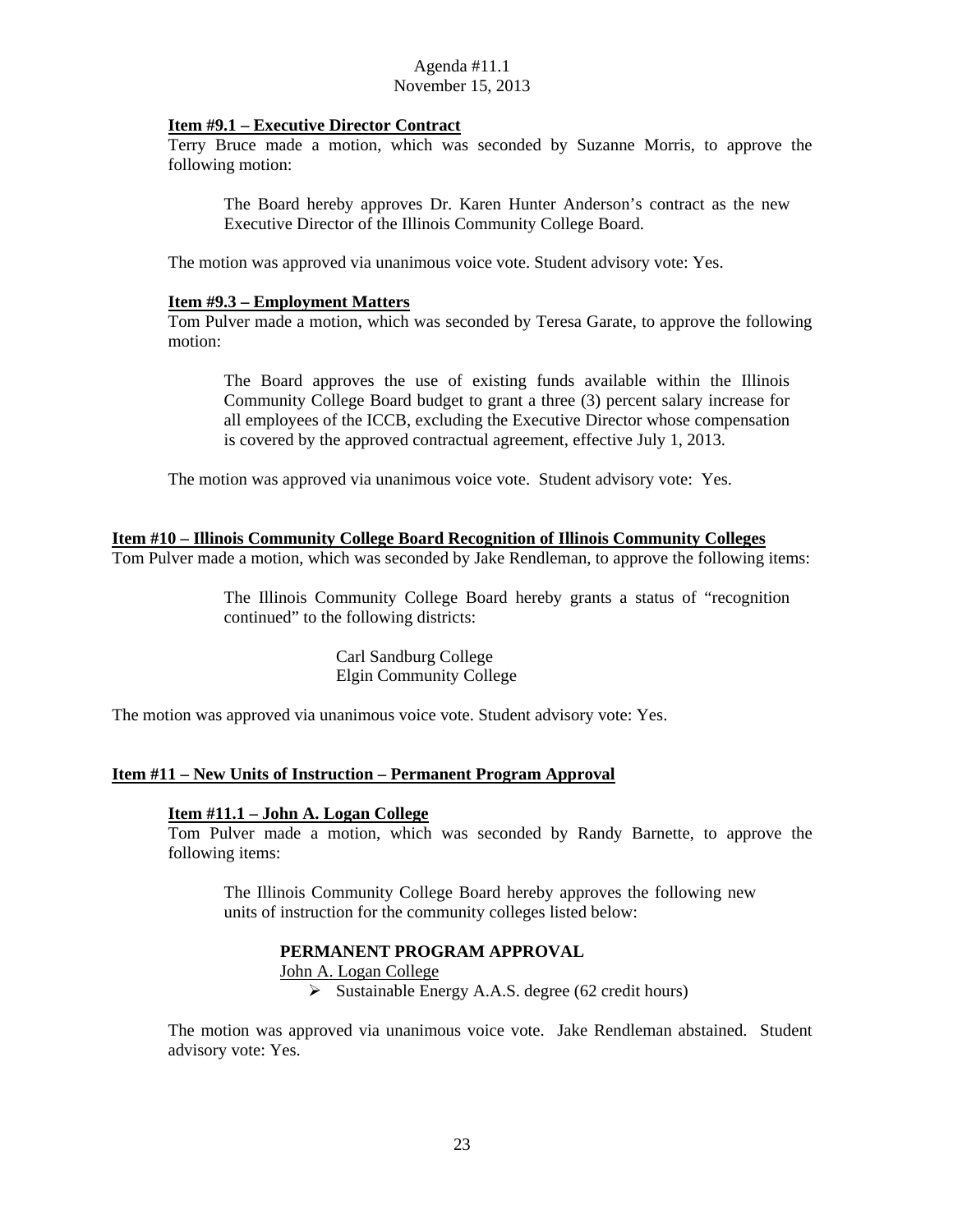**Item #11.2 – Danville Area Community College, College of DuPage, Harper College, Heartland Community College, Kaskaskia College, Kishwaukee College, Lewis & Clark Community College, Lincoln Land Community College, Malcolm X College, McHenry County College, Moraine Valley Community College, Carl Sandburg College, Southeastern Illinois College, Olive-Harvey College, Triton College, John Wood Community College** 

Jake Rendleman made a motion, which was seconded by Tom Pulver, to approve the following items:

The Illinois Community College Board hereby approves the following new units of instruction for the community colleges listed below:

#### **PERMANENT PROGRAM APPROVAL**

Danville Area Community College

- Certified Medical Assistant Certificate (39 credit hours)
- $\triangleright$  Culinary Arts Certificate (30 credit hours)

#### College of DuPage

- Culinology & Food Science A.A.S. degree (65 credit hours)
- $\triangleright$  Radio Frequency Technician Certificate (34 credit hours)

## Harper College

- Advanced Manufacturing Technology A.A.S. degree (60 credit hours)
- Welding Technology A.A.S. degree (60 credit hours)
- Advanced Welding Certificate (33 credit hours)
- $\triangleright$  Welding Fabrication Certificate (32 credit hours)

#### Heartland Community College

- $\triangleright$  Sustainable Energy Systems A.A.S. degree (64 credit hours)
- $\triangleright$  Sustainable Energy Systems IGEN Certificate (35 credit hours)

## Kaskaskia College

 $\triangleright$  Cosmetology A.A.S. degree (71 credit hours)

## Kishwaukee College

 $\triangleright$  Esthetics Certificate (33 credit hours)

## Lewis & Clark Community College

- $\triangleright$  Medical Assisting A.A.S. degree (63 credit hours)
- $\triangleright$  Medical Assisting Certificate (39 credit hours)
- $\triangleright$  Network Hardware Technician Certificate (32 credit hours)

#### Lincoln Land Community College

- $\triangleright$  Culinary Arts A.A.S. degree (60 credit hours)
- $\triangleright$  Respiratory Care A.A.S. degree (65 credit hours)

## Malcolm X College

- $\triangleright$  Dental Assisting Certificate (31 credit hours)
- $\triangleright$  Health Information Management A.A.S. degree (61 credit hours)
- $\triangleright$  Medical Coding Certificate (38 credit hours)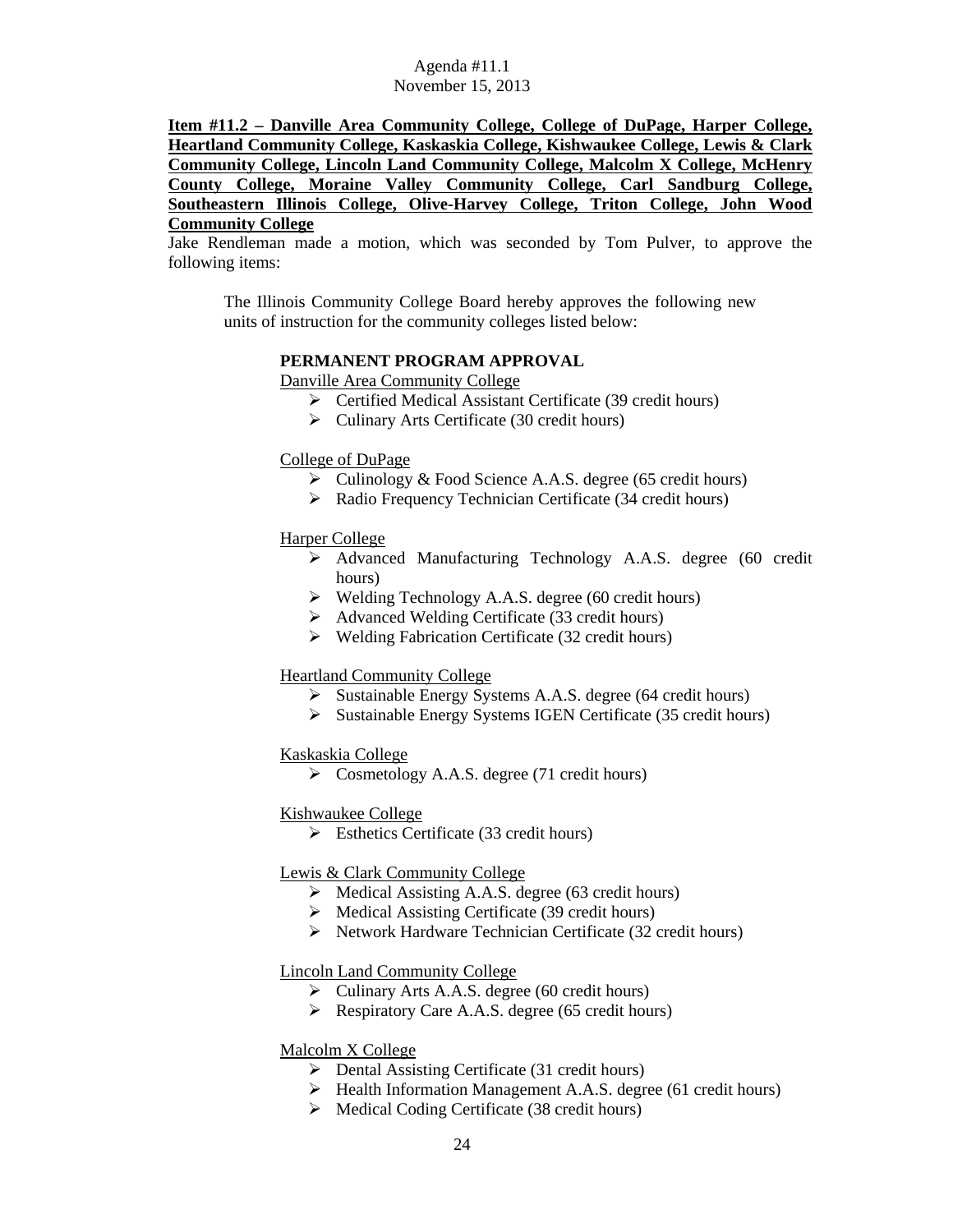# Agenda #11.1

# November 15, 2013

 $\triangleright$  Massage Therapy Certificate (46 credit hours)

## McHenry County College

- $\triangleright$  Engineering Technology A.A.S. degree (63 credit hours)
- $\triangleright$  Web Design & Development A.A.S. degree (69 credit hours)
- $\triangleright$  Web Marketing Certificate (30 credit hours)

## Moraine Valley Community College

- Emergency Medical Services A.A.S. degree (62 credit hours)
- $\triangleright$  Fire Science Operations A.A.S. degree (61 credit hours)
- $\triangleright$  Sleep Technology A.A.S. degree (62 credit hours)

## Carl Sandburg College

- $\triangleright$  Cosmetology A.A.S. degree (69 credit hours)
- Emergency Medical Services-Paramedic A.A.S. degree (69 credit hours)
- $\triangleright$  Health Information Management A.A.S. degree (69 credit hours)

## Southeastern Illinois College

 $\triangleright$  Biofuels Production & Sustainability A.A.S. degree (62 credit hours)

# Olive-Harvey College

- Transportation, Distribution & Logistics A.A.S. degree (61 credit hours)
- $\triangleright$  Transportation, Distribution & Logistics Certificate (31 credit hours)

## Triton College

- $\triangleright$  Sustainable Ag Technology A.A.S. degree (64 credit hours)
- $\triangleright$  Sustainable Landscape Practices A.A.S. degree (71 credit hours)

## John Wood Community College

- $\triangleright$  Fruit & Vegetable Production Certificate (31 credit hours)
- $\triangleright$  Niche Livestock Production Certificate (31 credit hours)
- $\triangleright$  Precision Machining Machinist Certificate (30 credit hours)

The motion was approved via unanimous voice vote. Student advisory vote: Yes. Randy Barnette abstained from the Triton College New Units.

## **Item #12 – New Units of Instruction – Temporary Program Approval**

## **Item #12.1 – Carl Sandburg College and Kankakee Community College**

Suzanne Morris made a motion, which was seconded by Randy Barnette, to approve the following items:

The Illinois Community College Board hereby approves the following new units of instruction for the community colleges listed below:

# **TEMPORARY PROGRAM APPROVAL**

Carl Sandburg College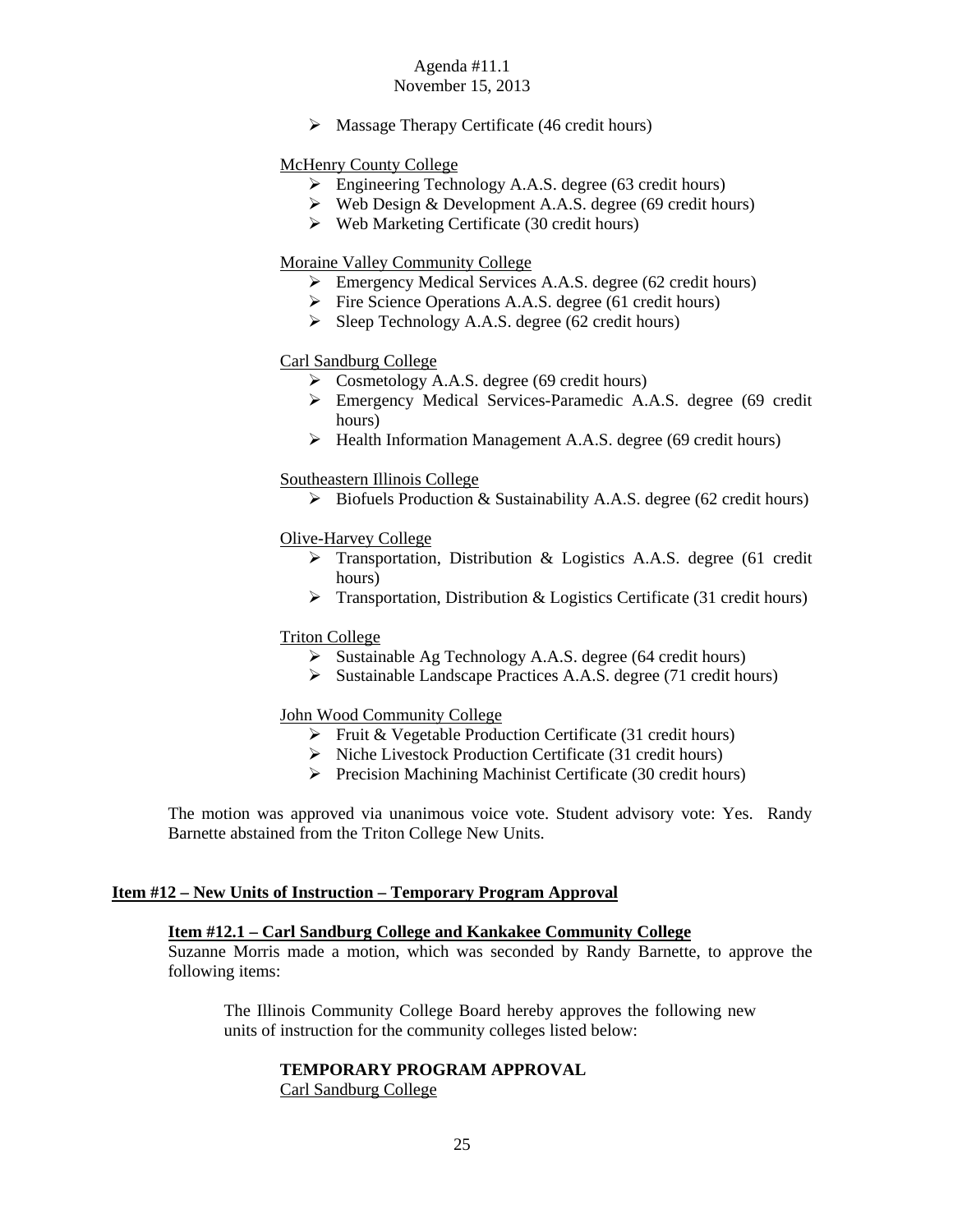Rail Off/Highway Motive Power Electrical Technician A.A.S. degree (62 credit hours)

#### Kankakee Community College

- Manufacturing Technology A.A.S. degree (63 credit hours)
- Manufacturing Industrial Maintenance II Certificate (45 credit hours)
- $\triangleright$  Intermediate Manufacturing Industrial Maintenance Certificate (31) credit hours)
- $\triangleright$  Manufacturing Machine Tool II Certificate (45 credit hours)
- Intermediate Manufacturing Machine Tool Certificate (31 credit hours)
- $\triangleright$  Manufacturing TWDL II Certificate (45 credit hours)
- $\triangleright$  Intermediate Manufacturing TWDL Certificate (31 credit hours)
- $\triangleright$  Manufacturing Welding II Certificate (45 credit hours)
- $\triangleright$  Intermediate Manufacturing Welding Certificate (31 credit hours)

#### **Item #13 – Consent Agenda**

Randy Barnette made a motion, which was seconded by Teresa Garate, to approve the following items:

## **Item #13.1 – Minutes of the June 7, 2013 Board Meeting**

The Illinois Community College Board hereby approves the Board Meeting minutes of the June 7, 2013 meeting as recorded.

#### **Item #13.2 – Minutes of the June 7, 2013 Executive Session Meeting**

The Illinois Community College Board hereby approves the Board Executive Session minutes of the June 7, 2013 meeting as recorded.

#### **Item #13.3 – Approval of Confidentiality of Executive Session Minutes**

The Illinois Community College Board hereby determines the Executive Session Minutes held on March 25, 2005; April 22, 2005; June 17, 2005; September 16, 2005; September 21, 2005; September 15, 2006; November 17, 2006; January 22, 2007; February 26, 2007; March 26, 2007; June 8, 2007; May 19, 2008; September 19, 2008; July 17, 2009; September 18, 2009; November 20, 2009; January 27, 2010; March 26, 2010; June 4, 2010; January 28, 2011; March 18, 2011; June 3, 2011; September 16, 2011; November 4, 2011; January 27, 2012; November 16, 2012; January 25, 2013; February 6, 2013; March 22, 2013; and June 7, 2013 are to remain confidential. All other Executive Session Minutes have been made available for public inspection.

#### **Item #13.4 – Certification on Eligibility for Special Tax Levy**

The Illinois Community College Board hereby certifies that the following community college districts were (1) eligible to receive equalization grants either in fiscal year 2013 or fiscal year 2014 and (2) had combined educational and operations and maintenance purposes tax rates less than 26.43 cents per \$100 of equalized assessed valuation and are, therefore, eligible to levy at a combined educational and operations and maintenance purposes rate up to and including 26.43 cents per \$100 of equalization assessed valuation in accordance with 110 ILCS 805/3-14.3:

Black Hawk College The Lewis & Clark Community College Heartland Community College Moraine Valley Community College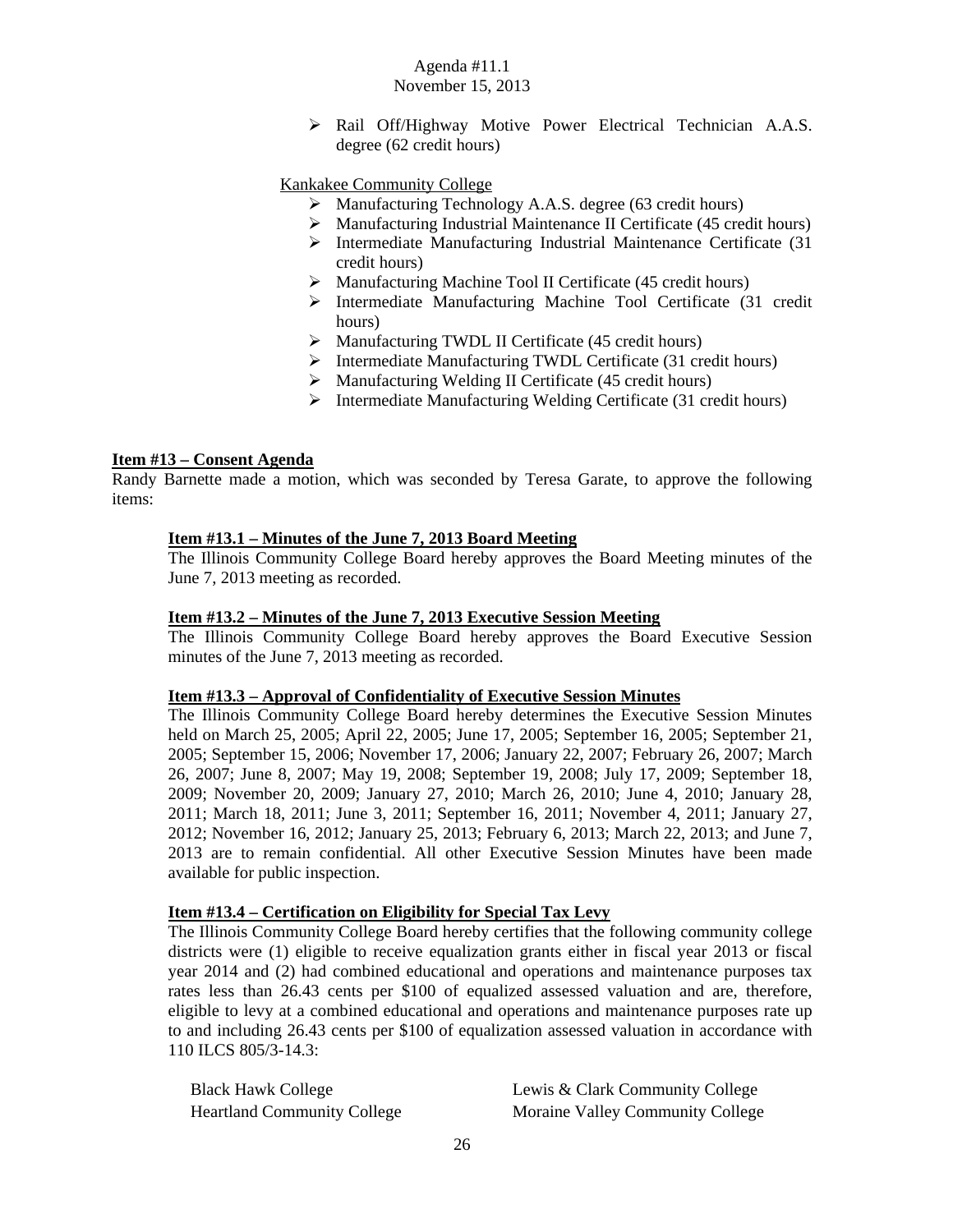Illinois Central College Rend Lake College IL Eastern Community Colleges Carl Sandburg College IL Valley Community College Southwestern Illinois College Kankakee Community College Spoon River College Kaskaskia College John Wood Community College Lake Land College

## **Item #13.5 – Approval to Enter into an Agreement for Workforce Education Strategic Plan**

The Illinois Community College Board hereby authorizes the Executive Director to enter into an agreement with Harper College to facilitate and manage the Workforce Education strategic planning process.

## **Item #13.6 – Approval to Enter into Grant Agreements – Legislative Add-ons**

The Illinois Community College Board hereby authorizes the Executive Director to enter into grant agreements with the following vendors for the amounts shown as intended by the Illinois General Assembly in Article 5, Section 10, of Public Act 98-0033:

| \$285,000 |
|-----------|
| \$525,000 |
| \$550,000 |
| \$200,000 |
| \$50,000  |
| \$225,000 |
| \$100,000 |
| \$300,000 |
| \$350,000 |
| \$250,000 |
| \$200,000 |
| \$200,000 |
|           |

The motion was approved via unanimous voice vote. Student advisory vote: Yes.

## **Item #14 – Information Items**

## **Item #14.1 – Fiscal Year 2013 Financial Statements**

**Item #14.2 – Fiscal Year 2014 Financial Statements** 

**Item #14.3 – Recognition Status/Update** 

**Item #14.4 – Memoranda of Understanding** 

#### **Item #15 – Other Business**

Chairman Giannoulias took this opportunity to state his appreciation of the ICCB staff and their dedication.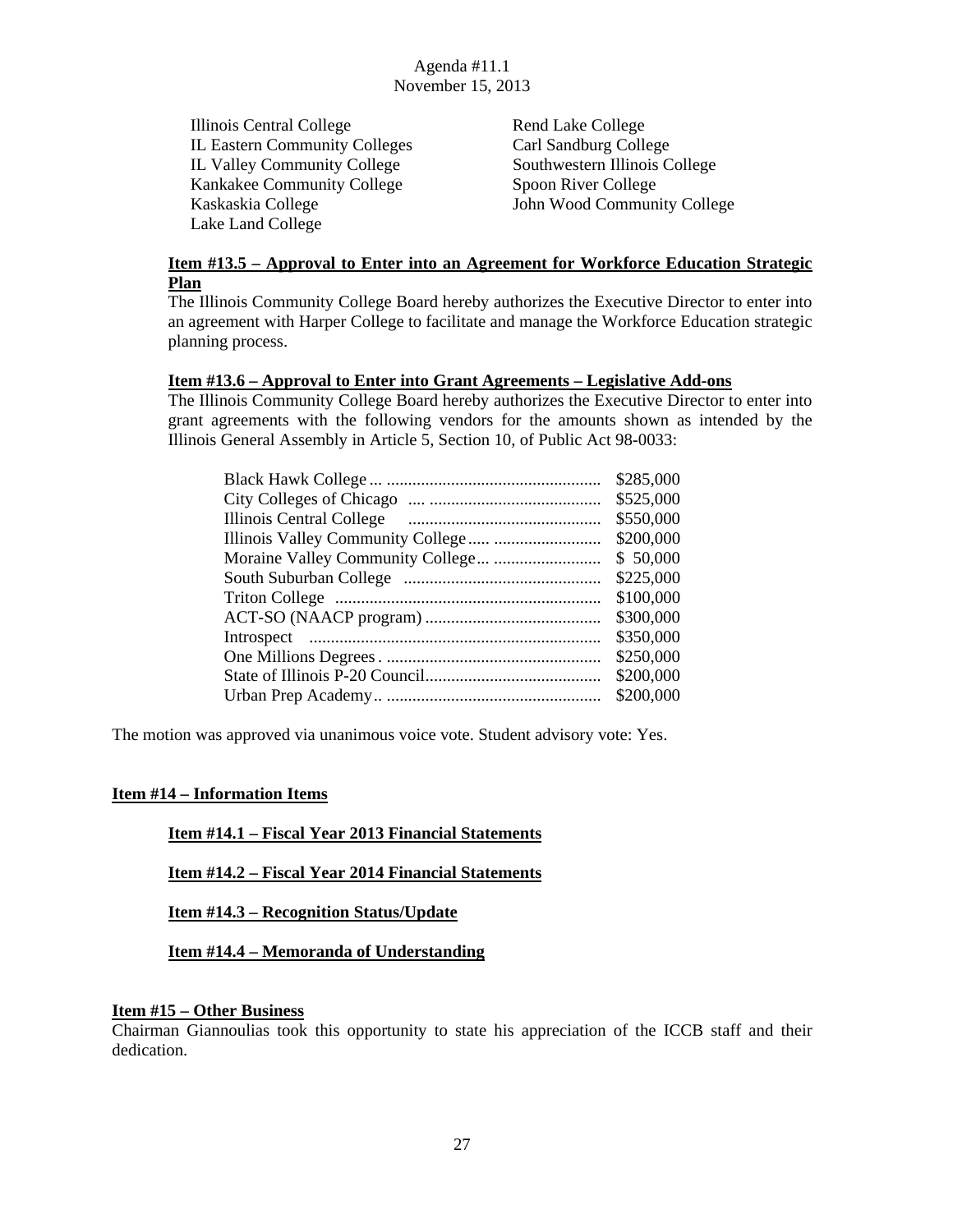## **Item #16 – Public Comment**

There was no public comment at this time.

#### **Item #18 – Adjournment**

Terry Bruce made a motion, which was seconded by Randy Barnette, to adjourn the Board meeting at  $11:17$  a.m.

\_\_\_\_\_\_\_\_\_\_\_\_\_\_\_\_\_\_\_\_\_\_\_\_\_\_\_\_\_\_ \_\_\_\_\_\_\_\_\_\_\_\_\_\_\_\_\_\_\_\_\_\_\_\_\_\_\_\_\_\_\_

The motion was approved via voice vote. Student member vote: Yes.

Alexi Giannoulias Karen Hunter Anderson, Ph.D. Board Chairman Executive Director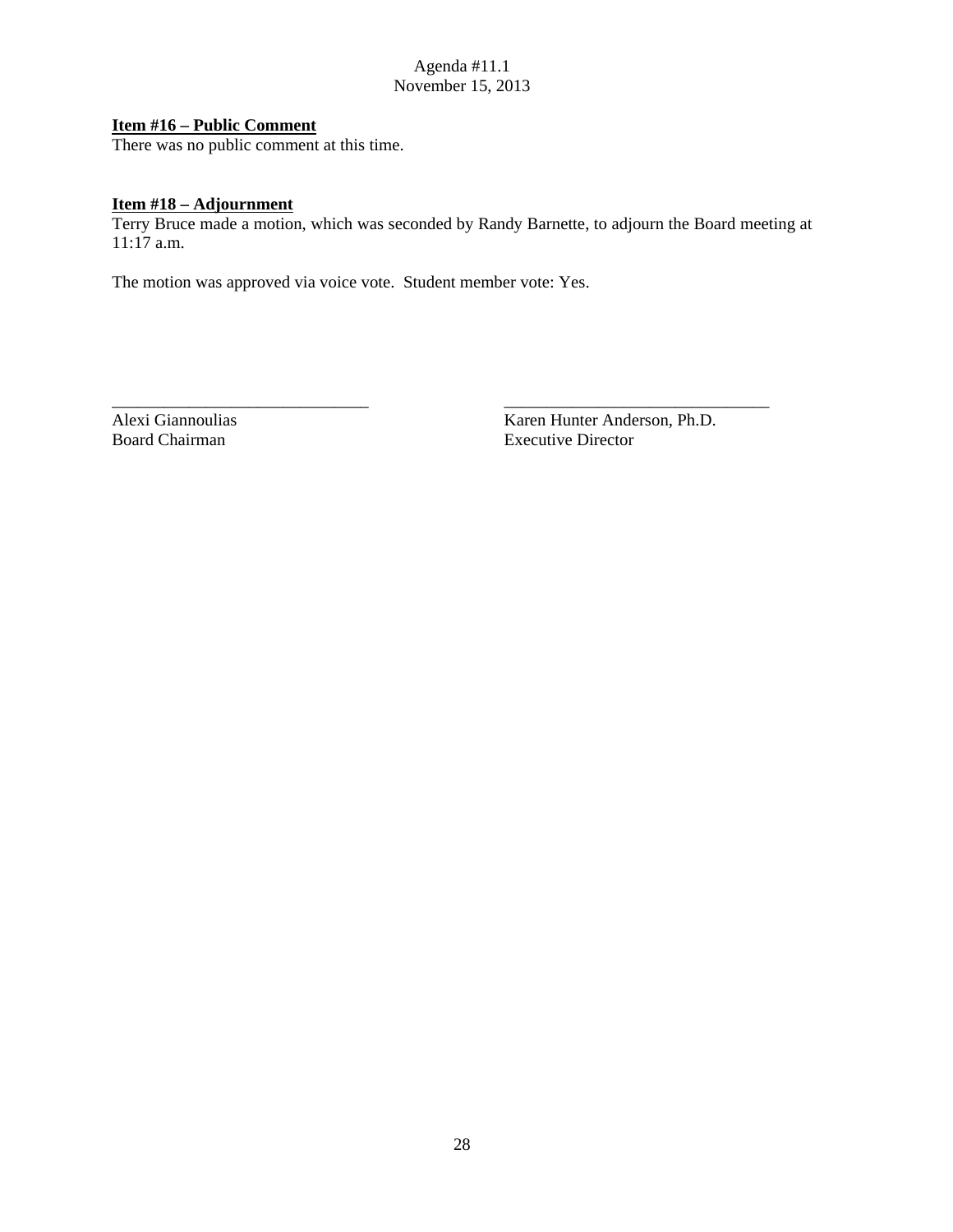Illinois Community College Board

# **ILLINOIS COMMUNITY COLLEGE BOARD ADVISORY COMMITTEE MEMBER APPOINTMENTS**

Each year, the Executive Director, as authorized by the Illinois Community College Board (ICCB), appoints representatives to the ICCB advisory committees. Memberships are either at-large appointments selected by the Illinois Community College Board staff, appointments recommended by various community college organizations, or ex officio members who represent committees of various relevant organizations. The latter appointments change as the groups' committee leadership positions change. All other new appointments are for three-year terms except for those vacancies created by resignations during the year.

## **RECOMMENDED ACTION**

It is recommended that the following motion be adopted:

The Illinois Community College Board hereby authorizes the Executive Director to make appointments to the Finance Advisory Committee, the MIS/Research Advisory Committee, and the Program Advisory Committee.

#### **BACKGROUND**

The advisory committees perform a critical service to the Illinois Community College Board. They provide input from a local perspective on issues that affect the entire system. Currently, the Board has four advisory committees. The Finance Advisory Committee, under the leadership of Ellen Andres, Chief Financial Officer, gives input on system budget development and policy issues dealing with system finance. The MIS/Research Advisory Committee, working with Nathan Wilson, Senior Director for Research and Policy Studies, reviews all issues pertaining to research and data collection activities of the Board. The Program Advisory Committee, staffed by Brian Durham, Senior Director for Academic Affairs, assists with developing policy regarding curricula and accountability matters. The Student Advisory Committee is the fourth committee whose members are selected by their respective colleges. Jennifer Timmons, Senior Director for Student Affairs works with the student representatives.

Attached is the list of committee members for Fiscal Year 2014.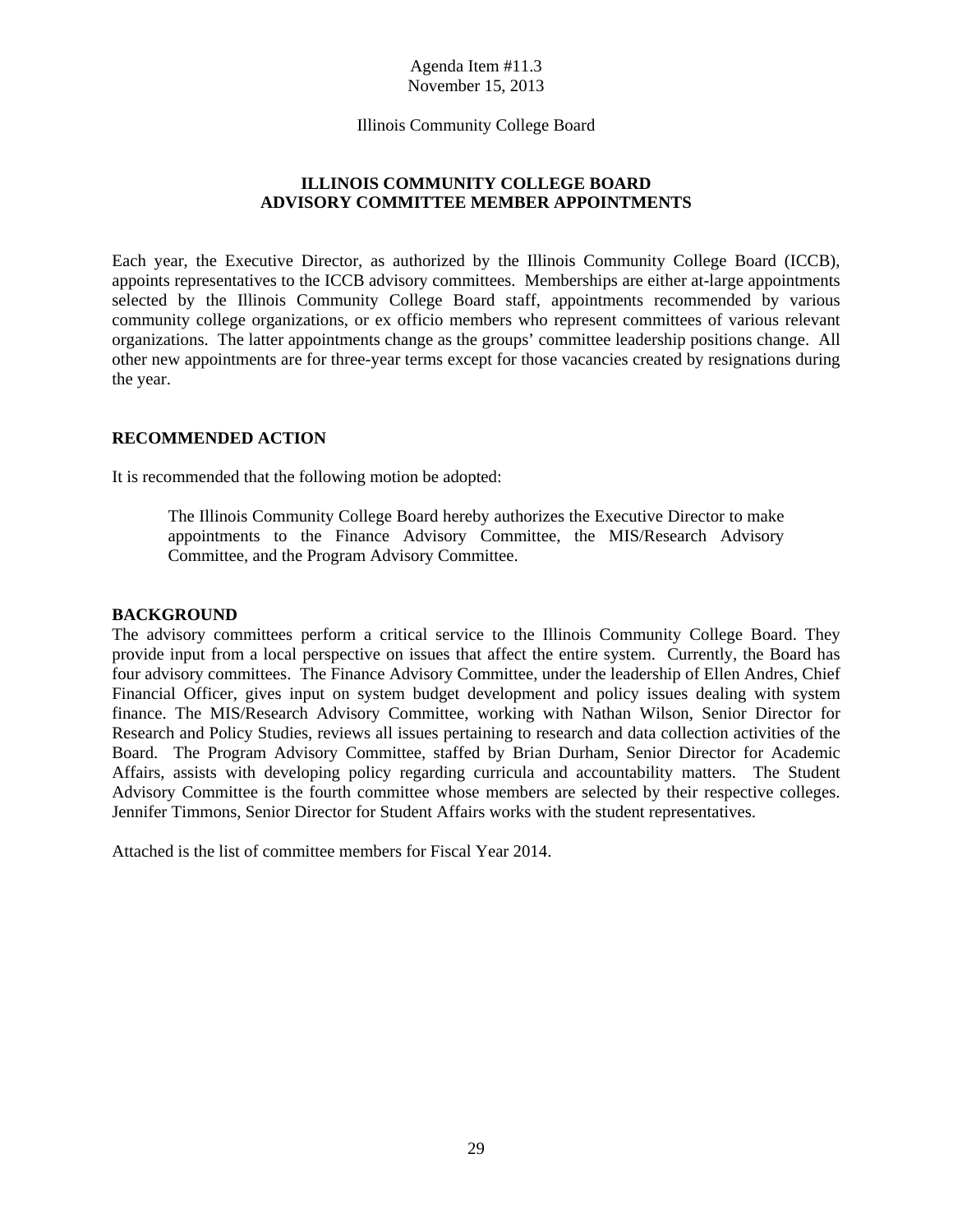## **Finance Advisory Committee**

- 1. Vicki Gardner Vice President for Finance and Administration, Kankakee Community College At Large (2015)
- 2. Terry Bruce CEO Illinois Eastern Community Colleges Co-Chair, Council of Presidents' Finance and Administrative Services Committee - Ex Officio
- 3. Jerry Corcoran President, Illinois Valley Community College Co-Chair, Council of Presidents' Finance and Administrative Services Committee - Ex Officio
- 4. Linda Hefferin Faculty, Elgin Community College, Illinois Community College Faculty Association (2015)
- 5. Melanie A.J. Shaker Vice Chancellor, Chief Financial Officer, City Colleges of Chicago Ex Officio
- 6. Barry Hancock Associate Dean for Community Ed, John A. Logan College Illinois Council of Community College Administrators - (2014)
- 7. Jean Kartje, Vice President of Academic Affairs, College of DuPage Chief Academic Officers (2015)
- 8. To be nomitated by SAC on 11/15/13 Student, Student Advisory Committee Member Ex Officio
- 9. Mike Monaghan Executive Director, Illinois Community College Trustees Association Ex Officio
- 10. Ray Rieck Vice President of Business Services, Lake Land College At Large (2016)
- 11. Sam Overton Vice President, Administrative Services, Rock Valley College- Illinois Community College Chief Financial Officers - Ex Officio
- 12. Thomas Glaser Sr. Vice President of Administration, College of DuPage At Large (2015)
- 13. Bob Johnson Trustee, Kishwaukee College, Trustee Representative Illinois Community College Trustees Association (2016)

# **MIS/Research and Longitudinal Data Advisory Committee**

- 1. Beth Reis, Director of Institutional Research and Planning, Moraine Valley Community College At Large (2014)
- 2. Susan Srbljan Simpson Director of Institutional Research, Lincoln Land Community College At Large (2015)
- 3. Antonio Gutierrez-Marquez Associate Vice Chancellor for Planning & Research, City Colleges of Chicago - At Large (2015)
- 4. Agnes Edwards Institutional Research Coordinator, Kaskaskia College At Large (2015)
- 5. Sean O. Hogan Executive Director, Office of Institutional Effectiveness, Planning & Research, College of Lake County - At Large (2016)
- 6. Michael Monaghan Executive Director, Illinois Community College Trustees Association (ICCTA) - Ex Officio
- 7. Elections will be made at the November 2013 meeting Student Representative, Illinois Community College Board - Student Advisory Committee (2014)
- 8. Matthew Crull Director of Research, Kishwaukee College At Large (2016)
- 9. Judith L. Mitchell Vice President of Administrative Services, Joliet Junior College, Community College Chief Financial Officers (ICCCFO) (2015)
- 10. Linda Hefferin Professor of Business Management, Elgin Community College Illinois Community College Faculty Association (2014)
- 11. Kevin Knott Director, Institutional Accountability and Research, Parkland College At Large (2015)
- 12. Linda T. Chapman, Lewis & Clark Community College- Chief Academic Officers (CAO) (2014)
- 13. Lori Sundberg President,Carl Sandburg College Presidents' Council Ex Officio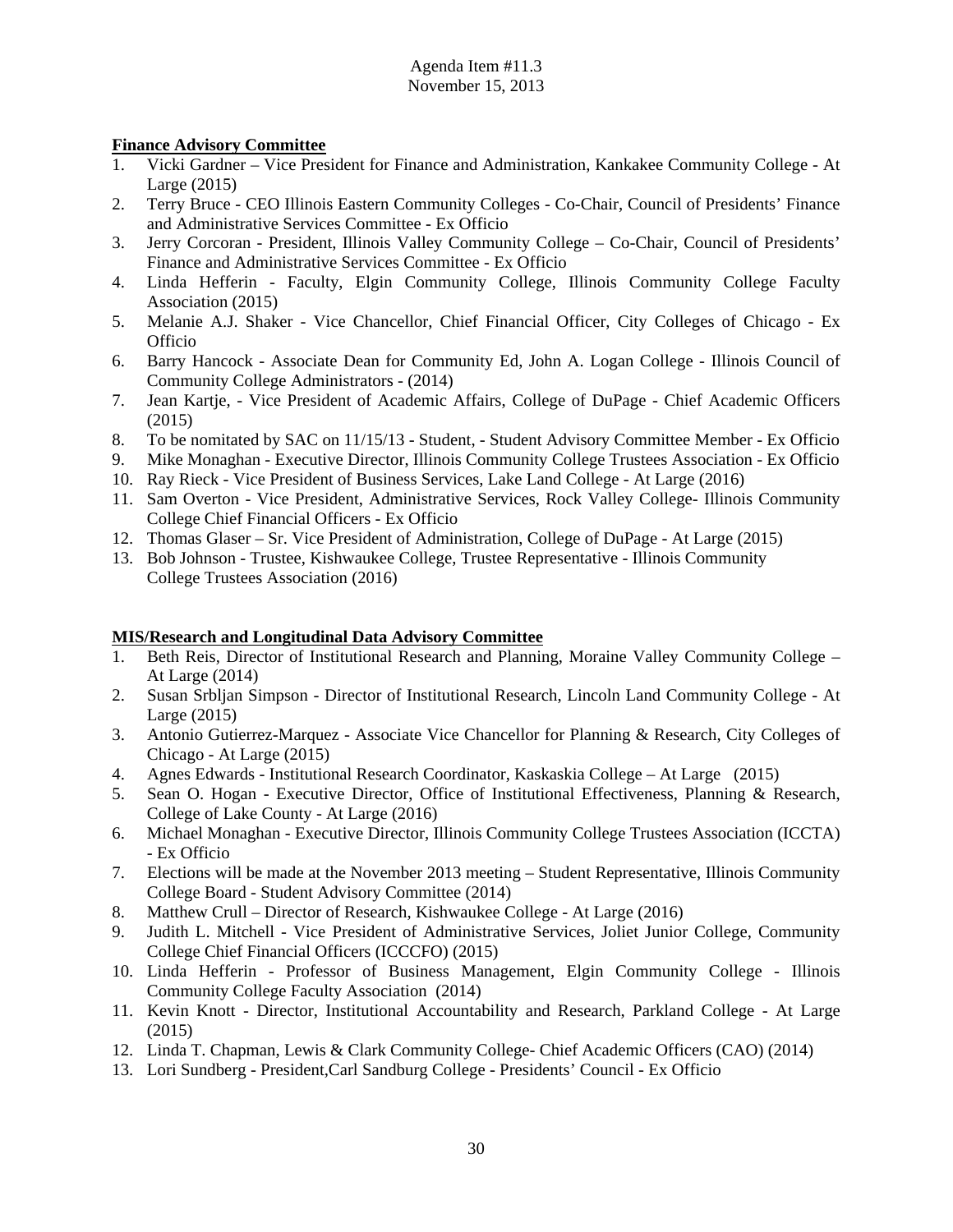# **Program Advisory Committee**

- 1. David Seiler Faculty, Lakeland College Illinois Community College Faculty Association At Large (2016)
- 2. Denise Crews Associate Dean, Educational Programming, Richland Community College At Large (2016)
- 3. Nina Crick Manager- Continuing Education, Rock Valley College At Large (2014)
- 4. Lisa Price Vice President, Student Services, Rend Lake College At Large (2016)
- 5. Zakeita Hampton Student, City Colleges of Chicago Student Advisory Committee-Ex Officio
- 6. Linda Hefferin Faculty, Elgin Community College At Large (2014)
- 7. Judy Marwick Provost, Harper College Ex Officio
- 8. Julie Schaid Associate Dean, College Readiness & School Partnerships- At Large (2015)
- 9. Ali O'Brien Assistant Vice President for Educational Affairs, College of Lake County At Large (2015)
- 10. Leslie DeVore Dean, Workforce Development, Richland Community College At Large (2015)
- 11. Rick Pearce Vice President of Instruction, Heartland Community College At Large (2015)
- 12. Greg Florian, Vice President of Finance and Administration, Richland College- Illinois Community College Chief Financial Officers (2015)
- 13. Eileen Tepatti Vice President, Academic Services, Lincoln Land Community College Illinois Community College Chief Academic Officers (ICCCAO) - At Large (2014)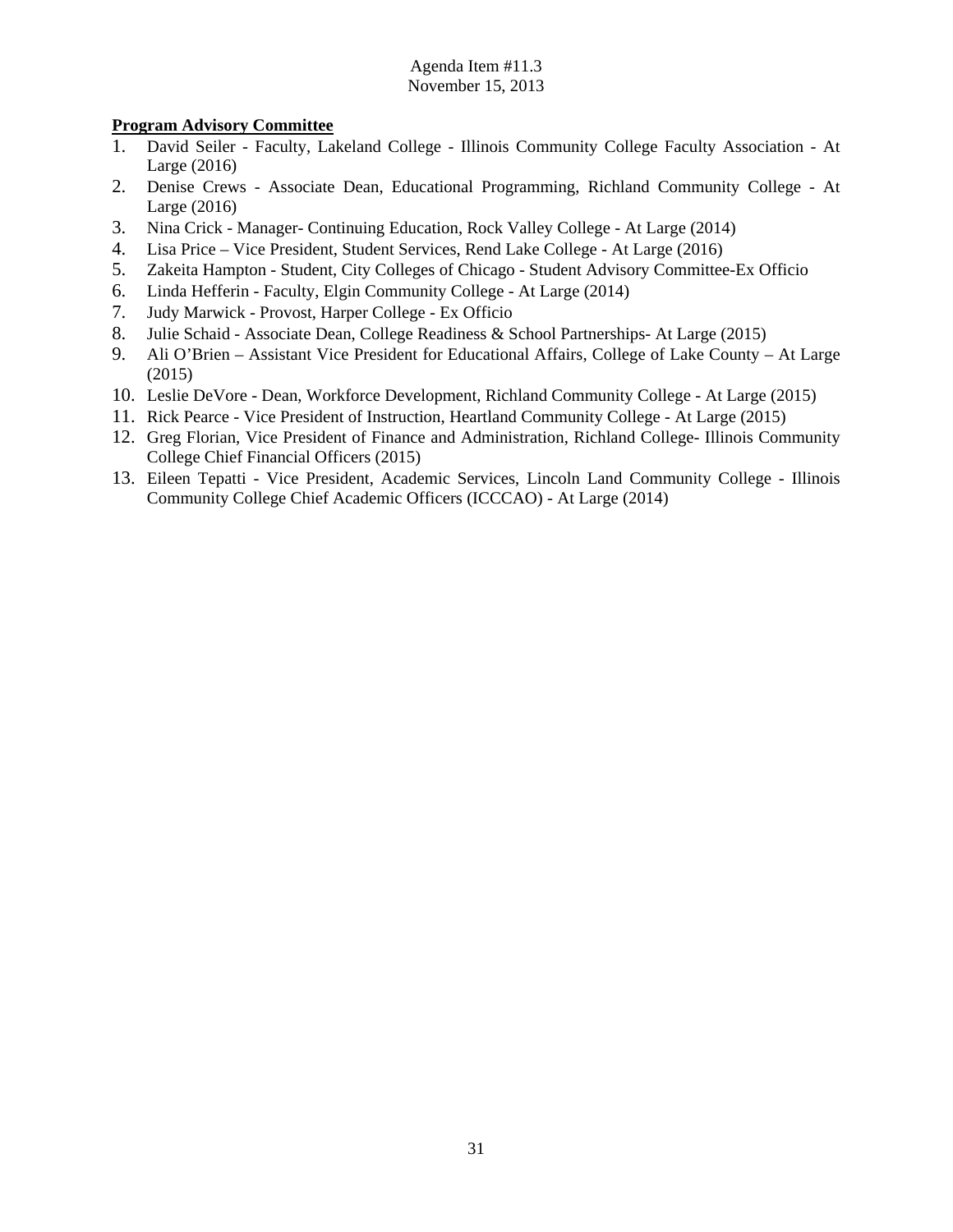Illinois Community College Board

# **PROPOSED AMENDMENTS TO THE ILLINOIS COMMUNITY COLLEGE BOARD ADMINISTRATIVE RULES**

(*Future Consideration)* 

The Illinois General Assembly created the Joint Committee on Administrative Rules (JCAR) in 1977. It is a bipartisan legislative oversight committee, and it has been delegated the responsibility to ensure that the laws enacted are appropriately implemented through administrative law. The Board, and all state agencies, has the authority to draft rules, publish them for public comment, and file them with JCAR for adoption. The compilation of all rules is known as the Illinois Administrative Code.

Last year the Illinois Council of Community College Presidents requested that the Board consider changing the required submission date on the annual college audits. The Executive Director assigned the task of reviewing all rules to her management team. They were to ensure that the rules are still relevant and up to date. The Administrative Rules had not been formally reviewed for more than five years.

The rule changes are being submitted to the Board for discussion only. This will start the comment period for the system. They will be brought to the Board for approval in January and then submitted to JCAR for their formal public comment process. The amendments to the rules can be grouped into five types: non-substantive wording changes, clarification of a process or term, a change to a current process, elimination of an outdated process, and addition of a new rule.

The document can be accessed by following the link below:

http://www.iccb.org/pdf/agendas/2013/Sysrulesmanual\_vNov2013.pdf

| <b>Section</b> | <b>Section Title</b>                       | <b>Changes</b>                                                                                |
|----------------|--------------------------------------------|-----------------------------------------------------------------------------------------------|
| 1501.101       | Definition of Terms                        | Non substantive wording changes                                                               |
| 1501.102       | <b>Advisory Groups</b>                     | Non substantive wording changes, Eliminates<br>outdated process / Change to a current process |
| 1501.104       | Manual                                     | Non substantive wording changes                                                               |
| 1501.105       | <b>Advisory Opinions</b>                   | Non substantive wording changes                                                               |
| 1501.106       | President/CEO Executive Director           | Non substantive wording changes                                                               |
| 1501.109       | Appearance at ICCB Meetings                | Non substantive wording changes /Change to a<br>current process                               |
| 1501.115       | Use, Security, and Confidentiality of Data | Addition of new rule                                                                          |
| 1501.116       | Data Repository                            | Addition of new rule                                                                          |

## **SUBPART A: Illinois Community College Board Administration**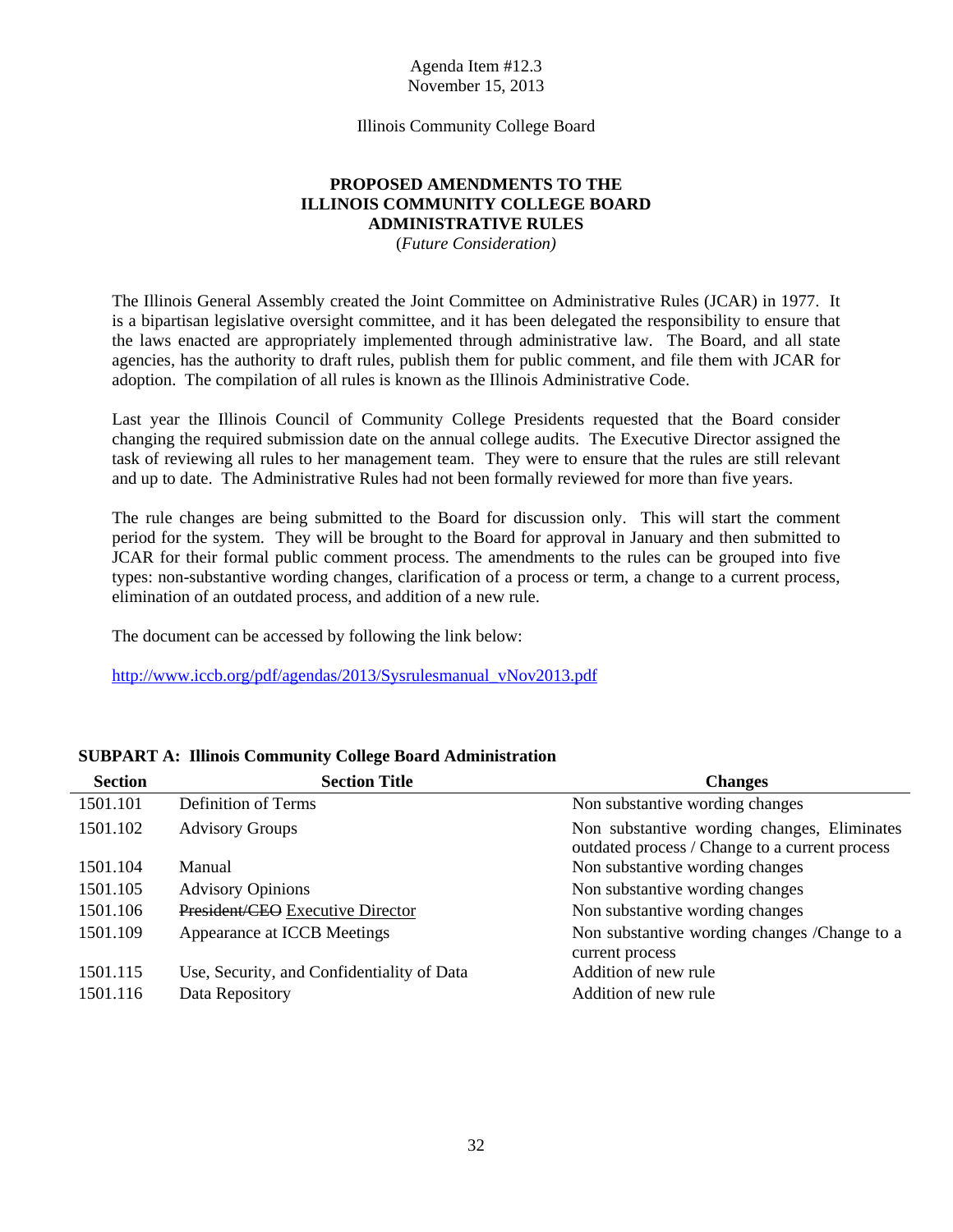## **SUBPART B: LOCAL DISTRICT ADMINISTRATION**

| <b>Section</b> | <b>Section Title</b>          | <b>Changes</b>                                |
|----------------|-------------------------------|-----------------------------------------------|
| 1501.201       | <b>Reporting Requirements</b> | Change to a current process/Elimination of an |
|                |                               | outdated process                              |

## **SUBPART C: PROGRAMS**

| <b>Section</b> | <b>Section Title</b>                            | <b>Changes</b>                                 |
|----------------|-------------------------------------------------|------------------------------------------------|
| 1501.301       | Definition of Terms                             | Non substantive wording changes/ Clarification |
|                |                                                 | of a process/Change to a current process       |
| 1501.302       | Units of Instruction, Research, and Pub Service | Non substantive wording changes /Clarification |
|                |                                                 | of a process                                   |
| 1501.303       | Program Requirements                            | Non substantive wording changes/Change to a    |
|                |                                                 | current process                                |
| 1501.304       | <b>Statewide and Regional Planning</b>          | Clarification of a process                     |
| 1501.305       | College, Branch, Campus, and Extension Centers  | Non substantive wording changes                |
| 1501.307       | Cooperative Agreements and Contracts            | Clarification of a process                     |
| 1501.308       | <b>Reporting Requirements</b>                   | Addition of a new rule/Clarification of a      |
|                |                                                 | process/Date change                            |
| 1501.309       | Course Classification and Applicability         | Non substantive wording changes/ Clarification |
|                |                                                 | of a process                                   |

# **SUBPART D: STUDENTS**

| <b>Section</b> | <b>Section Title</b>          | <b>Changes</b>                                 |
|----------------|-------------------------------|------------------------------------------------|
| 1501.406       | <b>Reporting Requirements</b> | Eliminates outdated process/ Addition of a new |
|                |                               | rule/Date change                               |

# **SUBPART E: FINANCE**

| <b>Section</b> | <b>Section Title</b>                   | <b>Changes</b>                                |
|----------------|----------------------------------------|-----------------------------------------------|
| 1501.501       | Definition of Terms                    | Elimination of outdated wording               |
| 1501.503       | <b>Audits</b>                          | Change to a current process/Elimination of an |
|                |                                        | outdated process                              |
| 1501.504       | <b>Budgets</b>                         | Change to a current process                   |
| 1501.505       | <b>Student Tuition</b>                 | Clarification of wording                      |
| 1501.506       | <b>Published Financial Statements</b>  | Elimination of outdated process/Date change   |
| 1501.507       | Credit Hour Claims                     | Clarification of wording                      |
| 1501.510       | <b>Reporting Requirements</b>          | Elimination of outdated process/Addition of   |
|                |                                        | New Rule                                      |
| 1501.516       | <b>Capital Renewal Grants</b>          | Non substantive wording change                |
| 1501.518       | Uncollectible Debts                    | Elimination of outdated rule                  |
| 1501.519       | <b>Special Initiative Grants</b>       | Change to a current process                   |
| 1501.520       | Lincoln's Challenge Scholarship Grants | Non substantive wording change                |
| 1501.521       | <b>Technology Enhancements Grants</b>  | Elimination of outdated rule                  |
| 1501.523       | <b>Foundation Matching Grants</b>      | Elimination of outdated rule                  |

# **SUBPART F: CAPITAL PROJECTS**

| Section  | <b>Section Title</b>         | <b>Changes</b>                 |
|----------|------------------------------|--------------------------------|
| 1501.602 | Approval of Capital Projects | Non substantive wording change |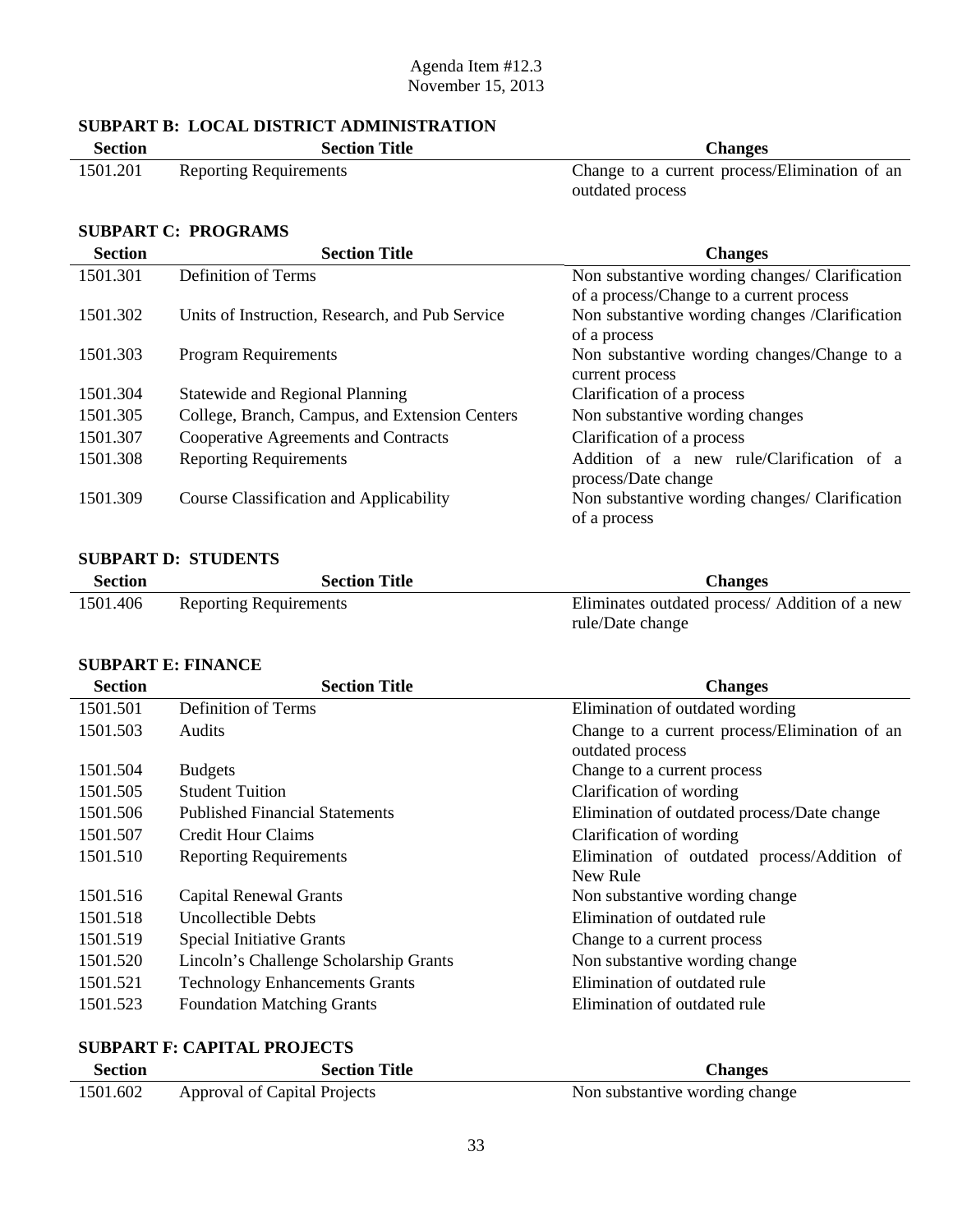| Non substantive wording change              |
|---------------------------------------------|
| Change to a current process                 |
| Non substantive wording changes/change to a |
| current process/update to legislation       |
| Non substantive wording change              |
|                                             |

# **APPENDIX A: PUBLIC ACCESS TO INFORMATION**

| <b>Section</b> | <b>Section Title</b>        | <b>Changes</b>                                |
|----------------|-----------------------------|-----------------------------------------------|
| 5176.110       | <b>Information Requests</b> | Non substantive wording change/ Clarification |
|                |                             | of a process/Change to a current process      |
| 5176.120       | Minutes of Closed Session   | Non substantive wording change/Change to a    |
|                |                             | current process                               |

# **APPENDIX B: ANERICAN WITH DISABILITIES ACT GRIEVANCE PROCEDURES**

| <b>Section</b> | <b>Section Title</b>            | <b>Changes</b>                             |
|----------------|---------------------------------|--------------------------------------------|
| 1050.20        | Definitions                     | Change to a current process                |
| 1050.30        | Procedure                       | Non substantive wording change             |
| 1050.40        | <b>Executive Director Level</b> | Non substantive wording change/Change to a |
|                |                                 | current process                            |
| 1050.50        | Final Level                     | Non substantive wording change/Change to a |
|                |                                 | current process                            |